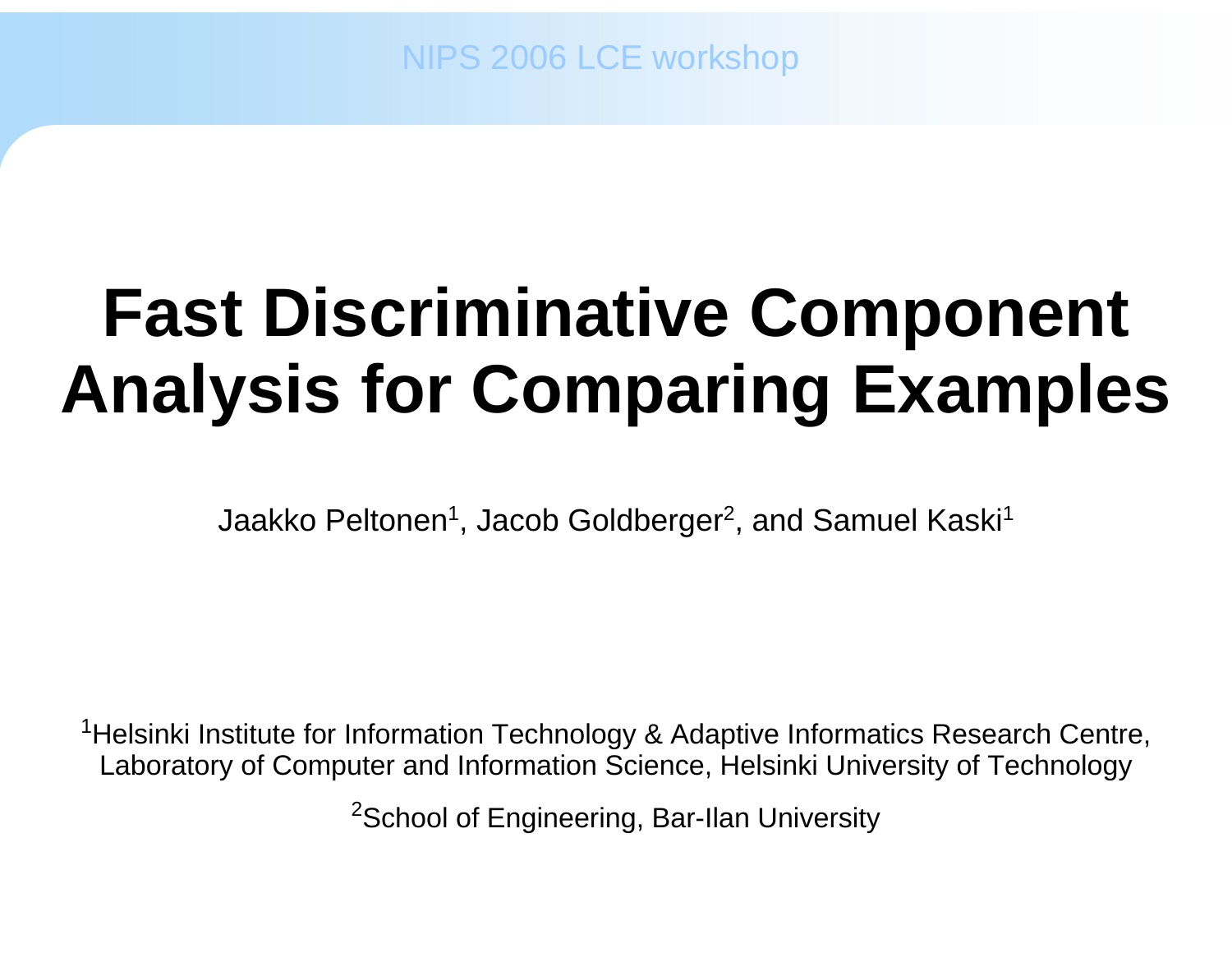# **Outline**

- 1. Background
- 2. Our method
- 3. Optimization
- 4. Properties
- 5. Experiments
- 6. Conclusions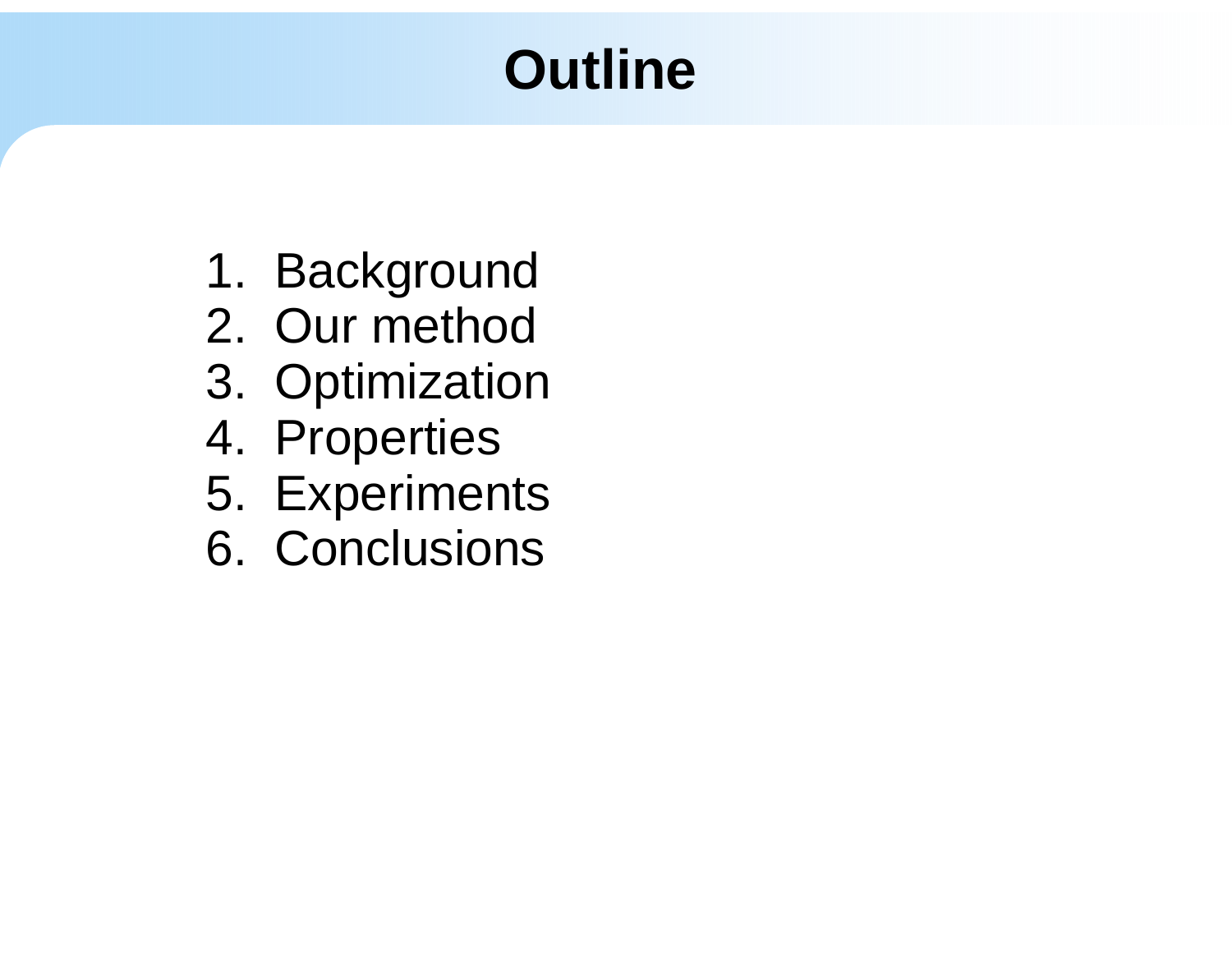Task: *discriminative component analysis*

(searching for data components that discriminate some auxiliary data of interest, e.g. classes)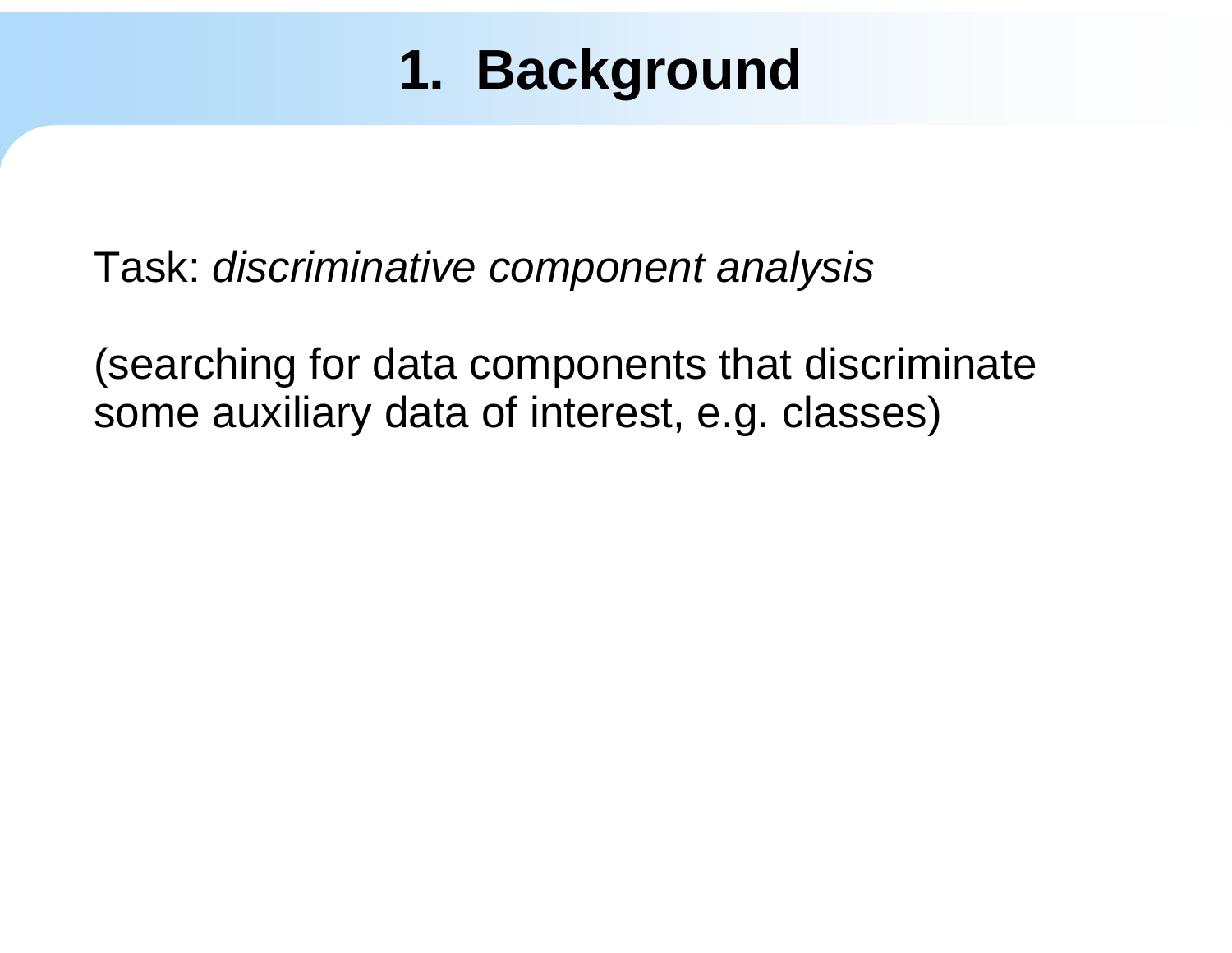Task: *discriminative component analysis*

(searching for data components that discriminate some auxiliary data of interest, e.g. classes)

Another application possibility: *supervised unsupervised learning*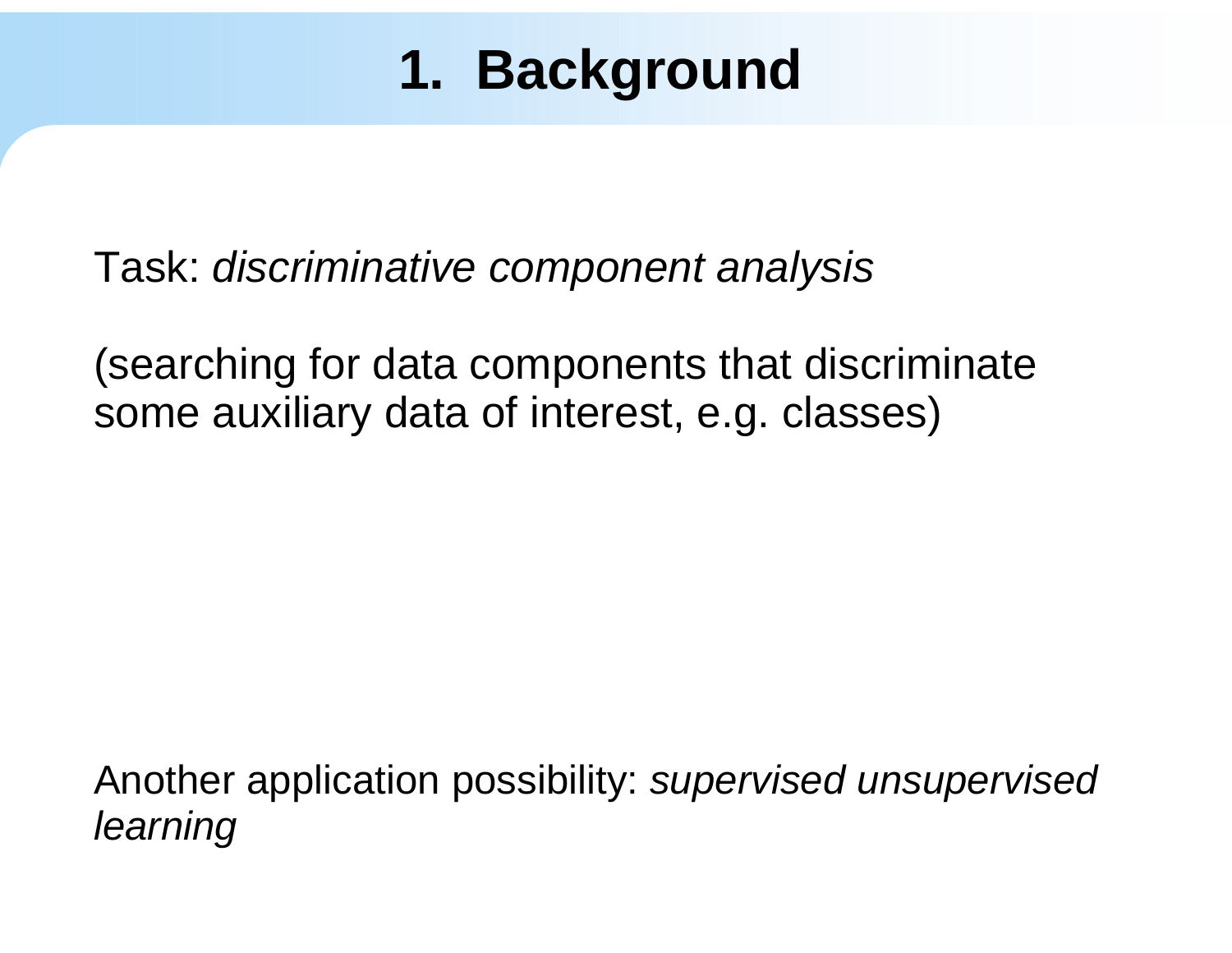Linear Discriminant Analysis: well-known classical method.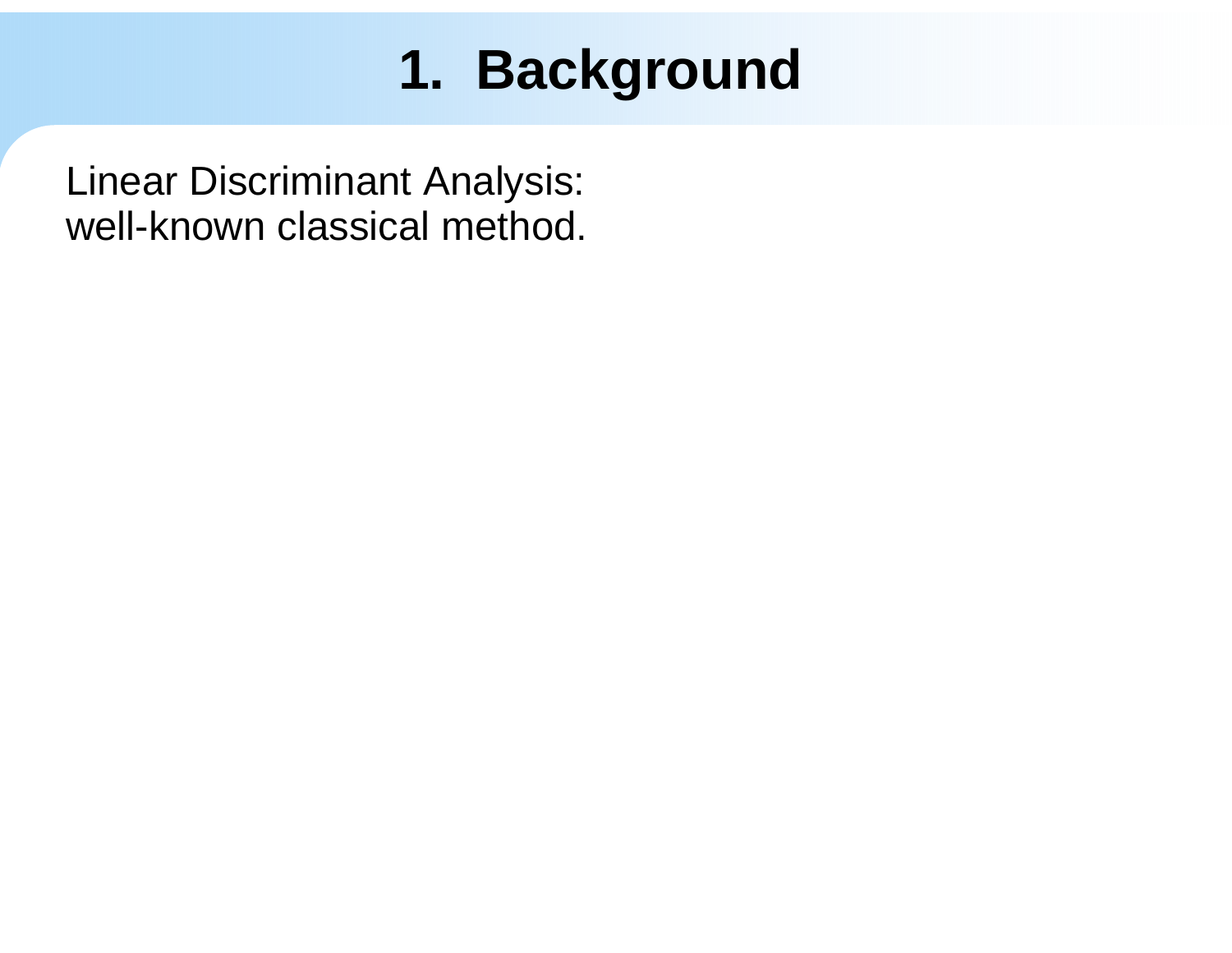Linear Discriminant Analysis: well-known classical method.

Optimal subspace under restrictive assumptions: Gaussian classes with equal cov. matrix, take enough components. **Not optimal otherwise!**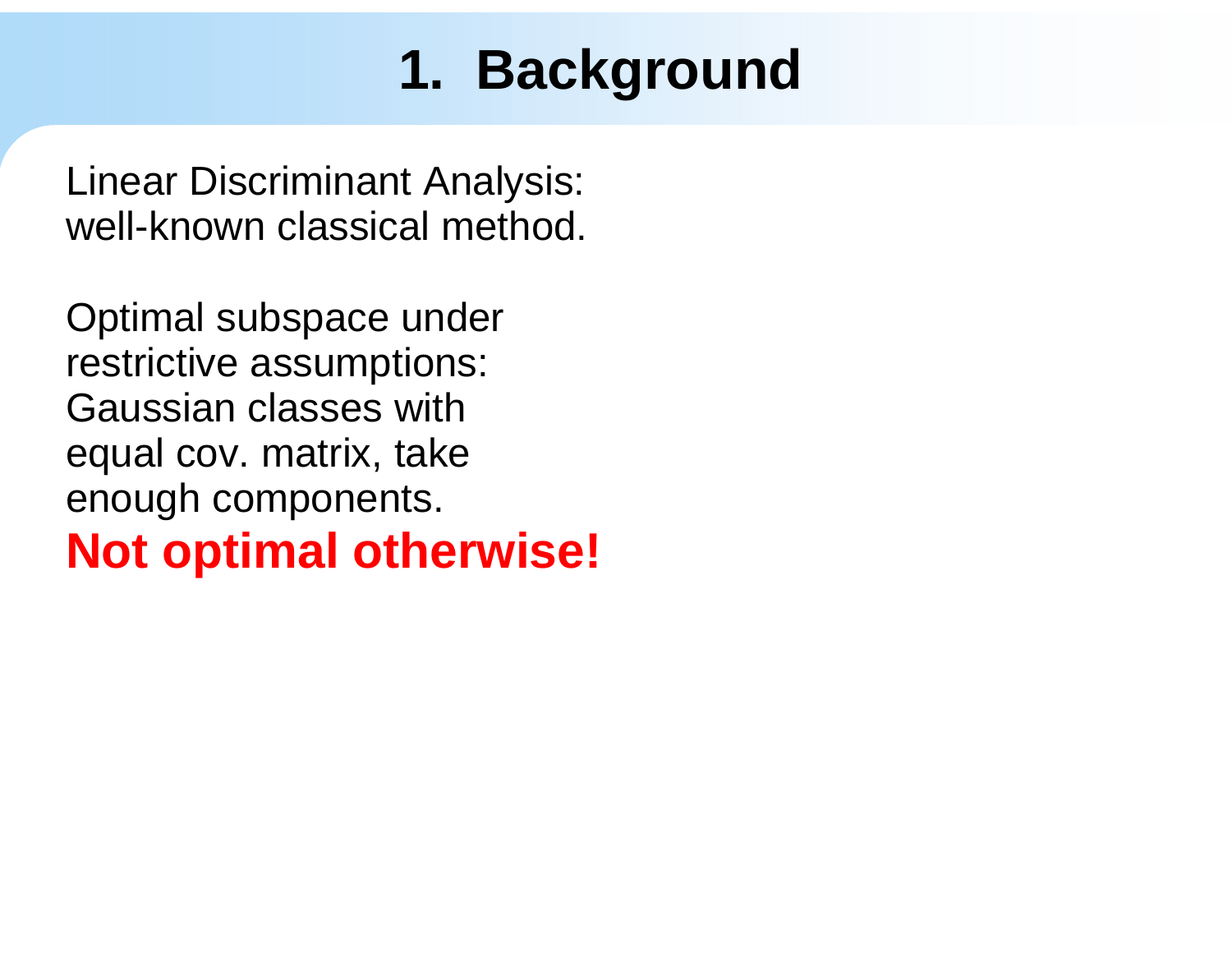Linear Discriminant Analysis: well-known classical method.

Optimal subspace under restrictive assumptions: Gaussian classes with equal cov. matrix, take enough components.

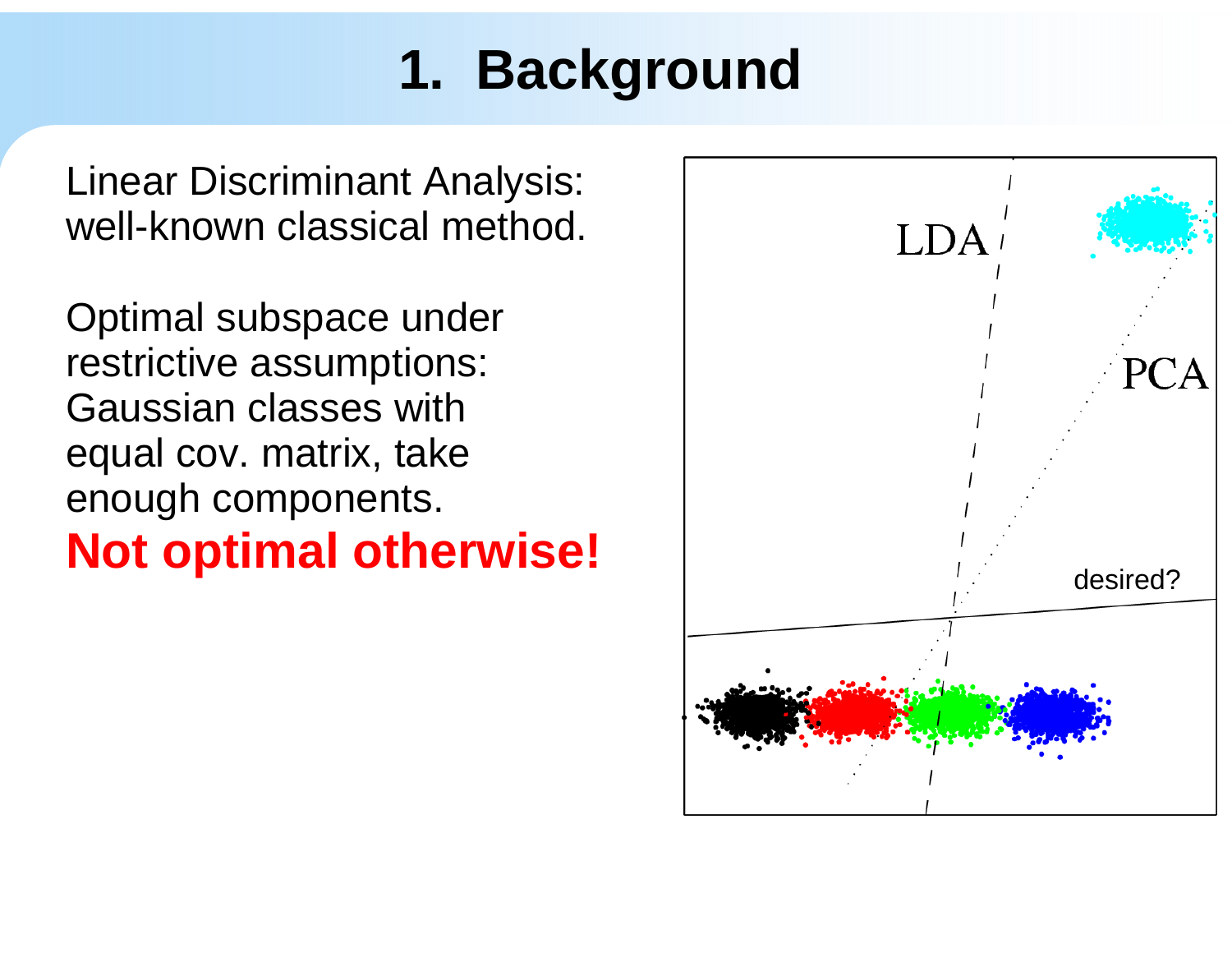Linear Discriminant Analysis: well-known classical method.

Optimal subspace under restrictive assumptions: Gaussian classes with equal cov. matrix, take enough components.

Extensions: HDA, reduced-rank MDA. LDA and many extensions can be seen as models that maximize **joint likelihood** of (x,c)

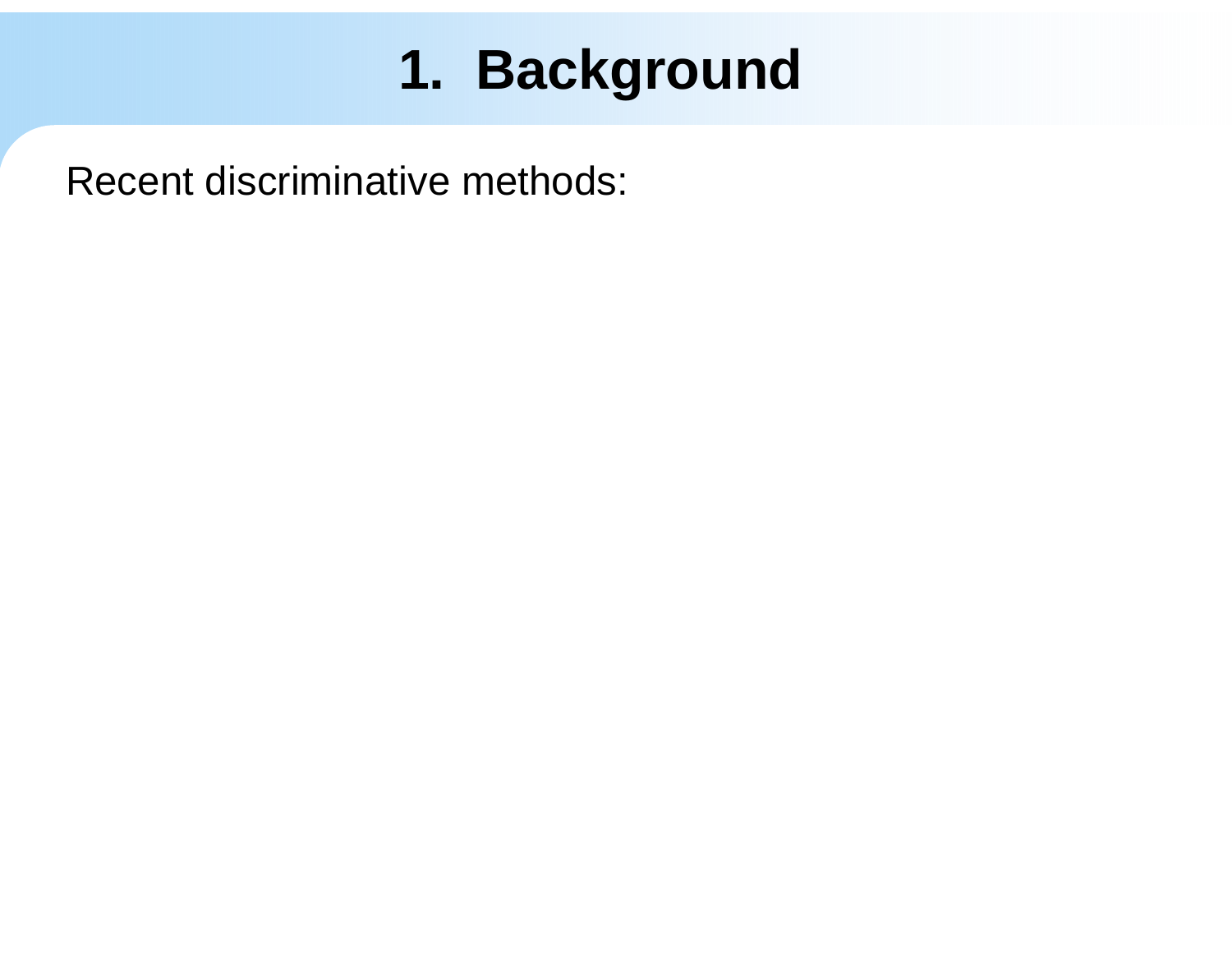Recent discriminative methods:

• Information-theoretic methods (Torkkola - Renyi entropy based; Leiva-Murillo & Artés-Rodríquez)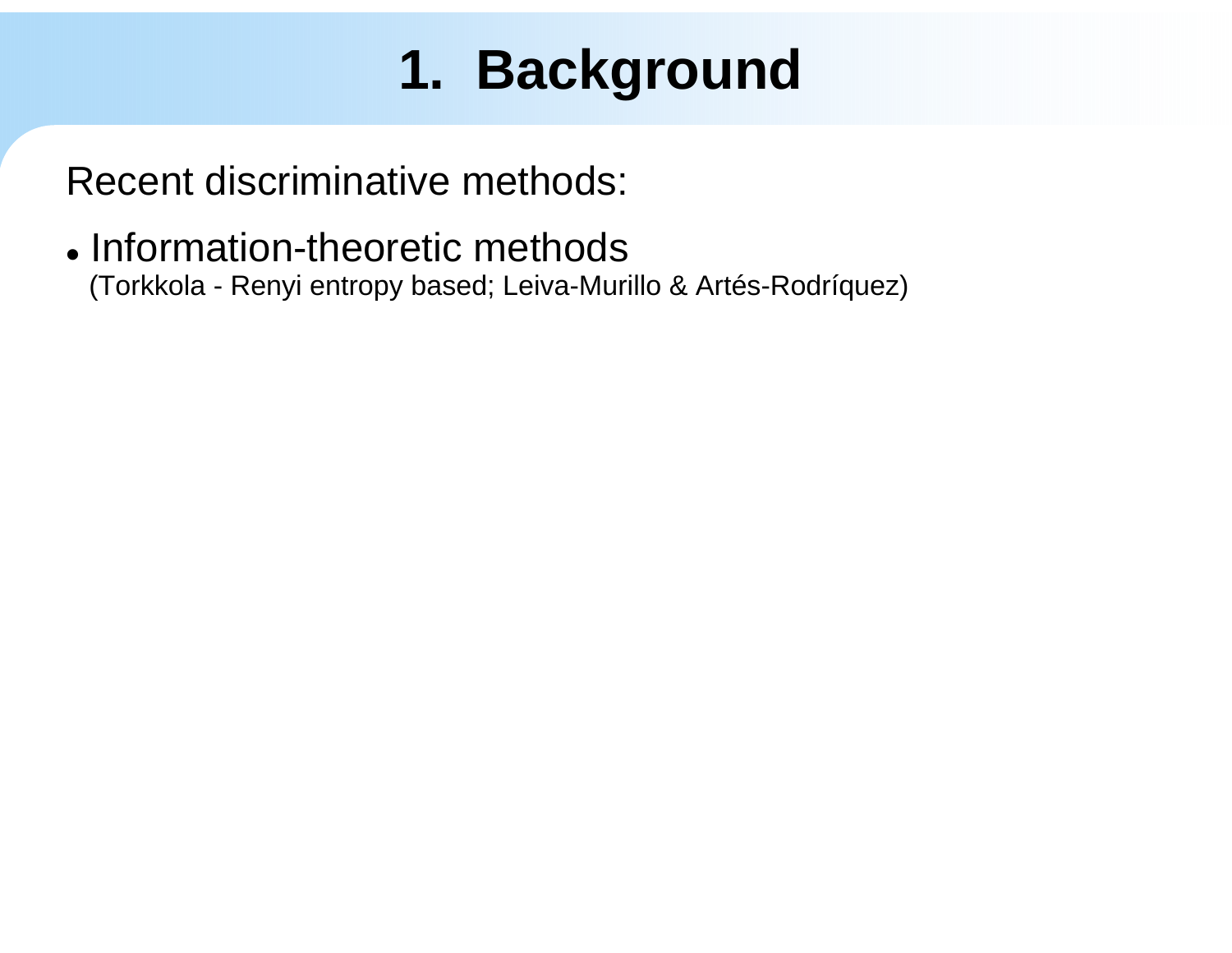- Information-theoretic methods (Torkkola - Renyi entropy based; Leiva-Murillo & Artés-Rodríquez)
- Likelihood ratio-based (Zhu & Hastie)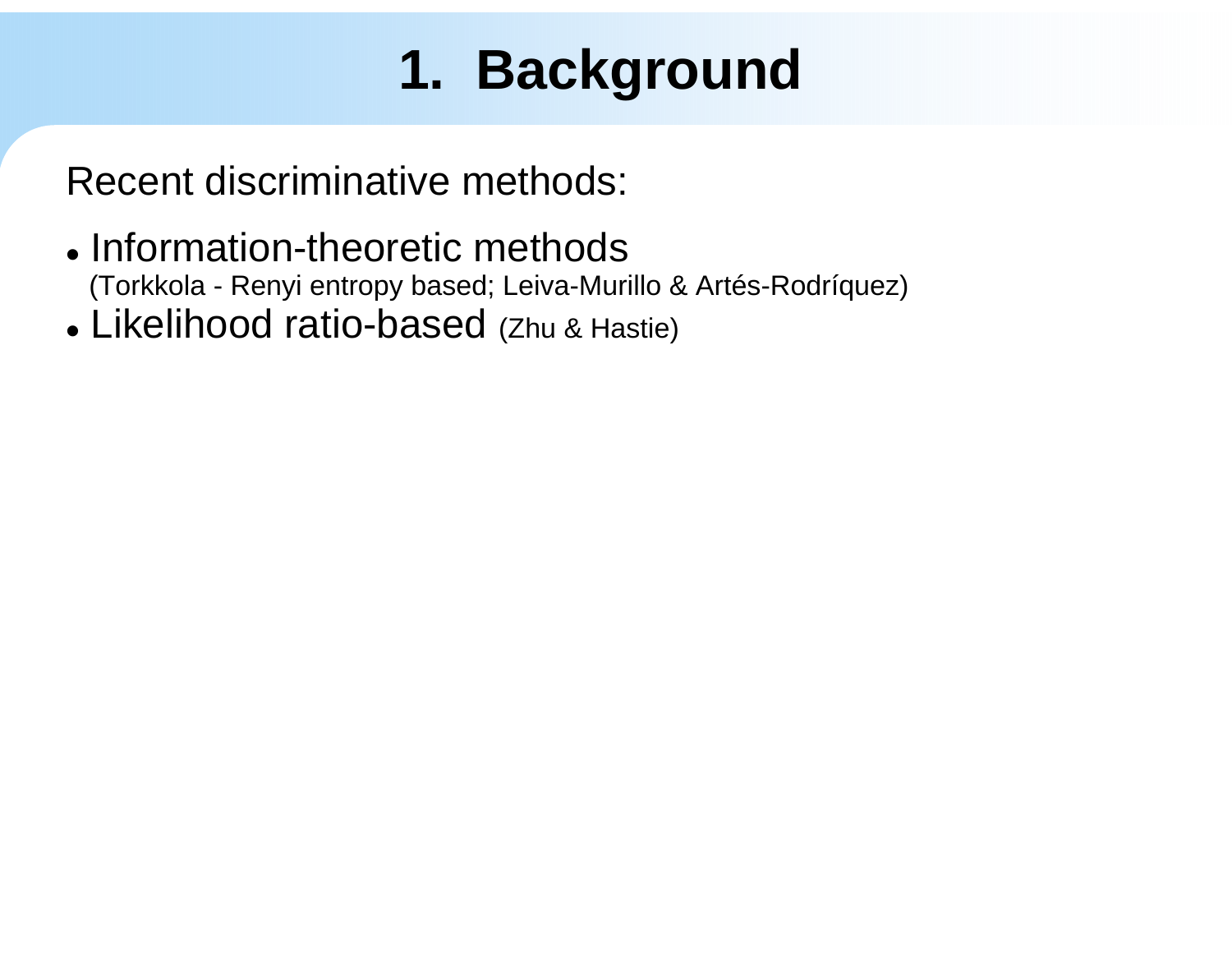- Information-theoretic methods (Torkkola - Renyi entropy based; Leiva-Murillo & Artés-Rodríquez)
- Likelihood ratio-based (Zhu & Hastie)
- Kernel-based (Fukumizu et al.)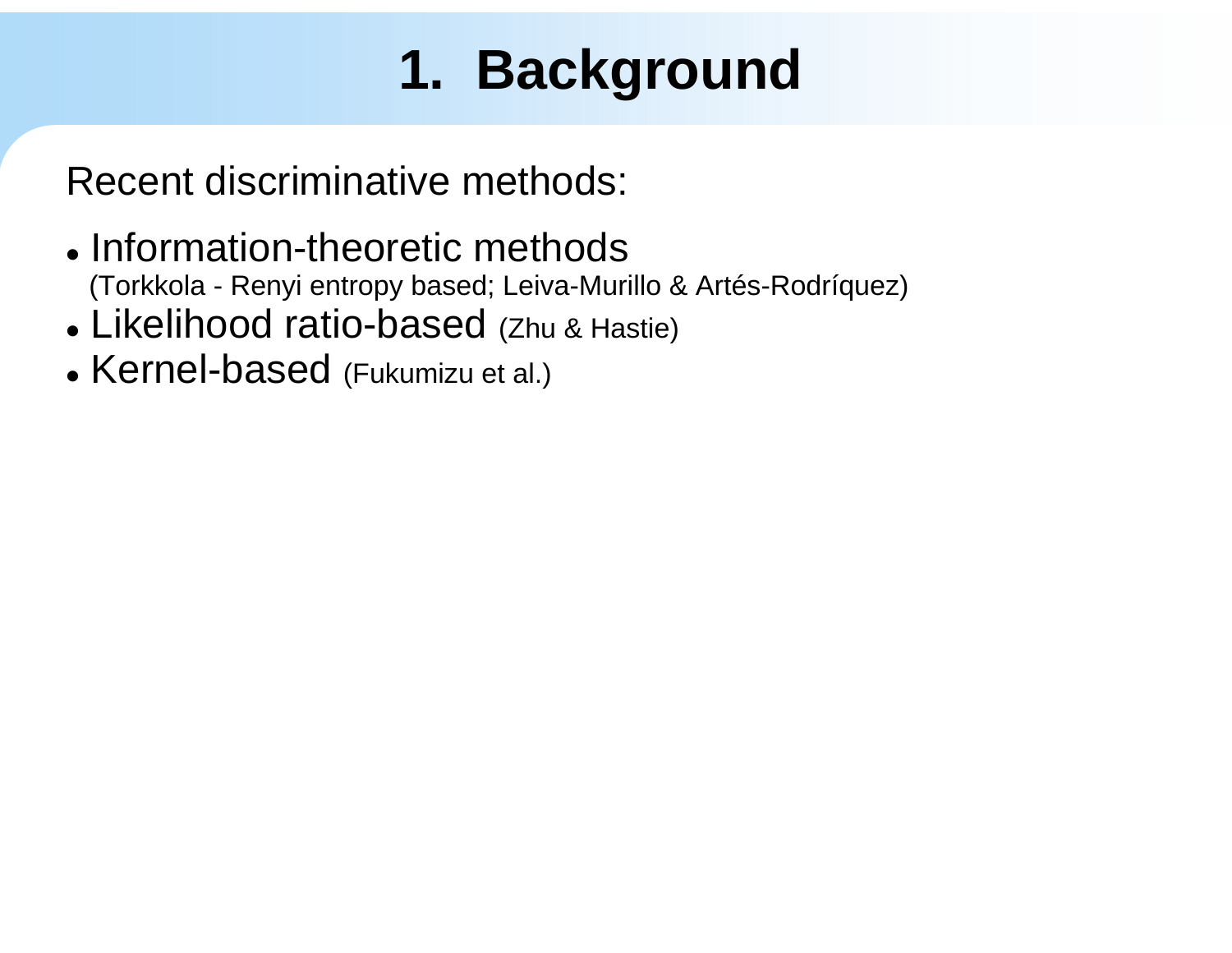- Information-theoretic methods (Torkkola - Renyi entropy based; Leiva-Murillo & Artés-Rodríquez)
- Likelihood ratio-based (Zhu & Hastie)
- Kernel-based (Fukumizu et al.)
- z Other approaches (e.g. Globerson & Roweis, Hammer & Villmann, ...)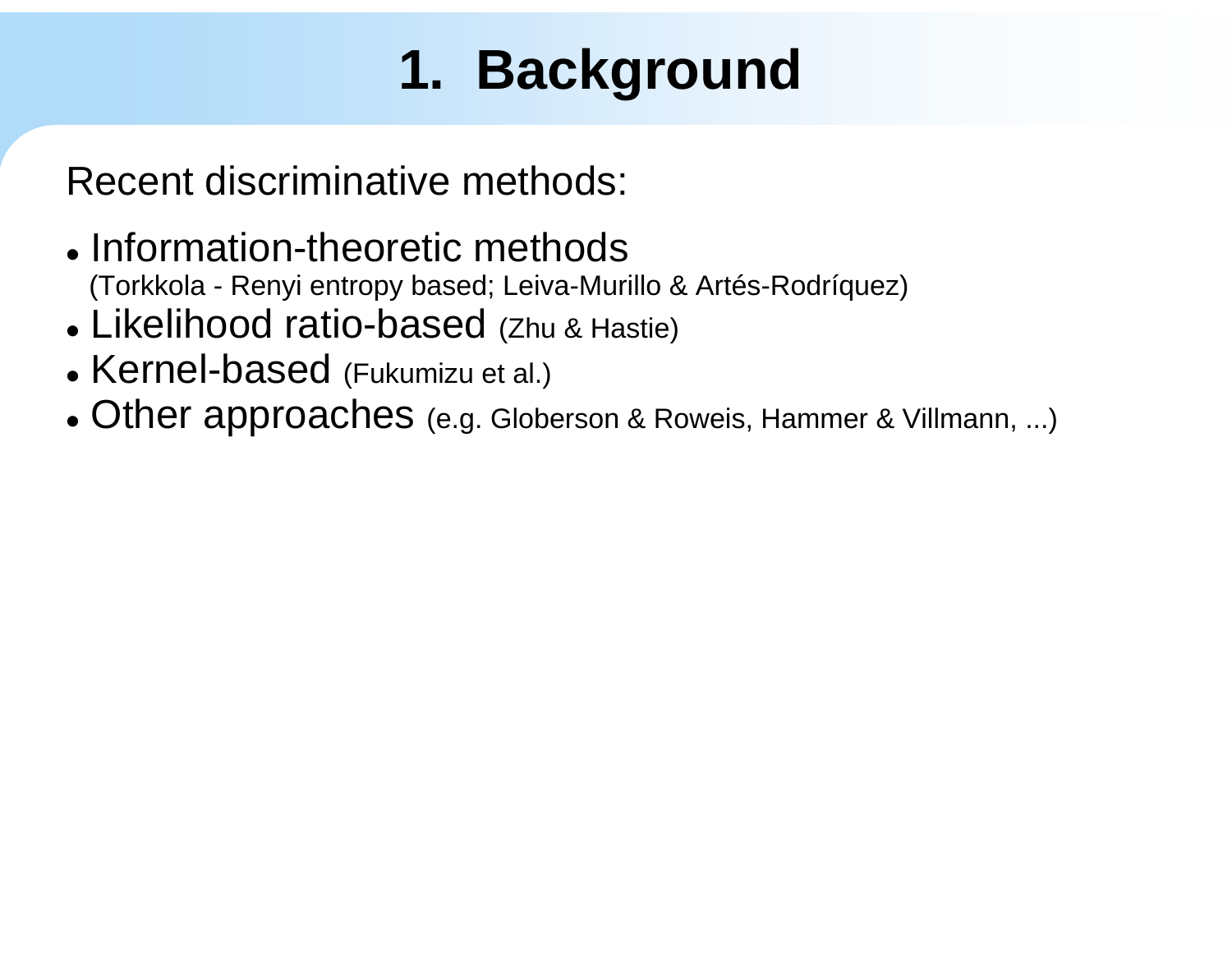Recent discriminative methods:

- Information-theoretic methods (Torkkola - Renyi entropy based; Leiva-Murillo & Artés-Rodríquez)
- Likelihood ratio-based (Zhu & Hastie)
- Kernel-based (Fukumizu et al.)
- z Other approaches (e.g. Globerson & Roweis, Hammer & Villmann, ...)

Two recent very similar methods: **Informative Discriminant Analysis** (IDA) **Neighborhood Components Analysis** (NCA)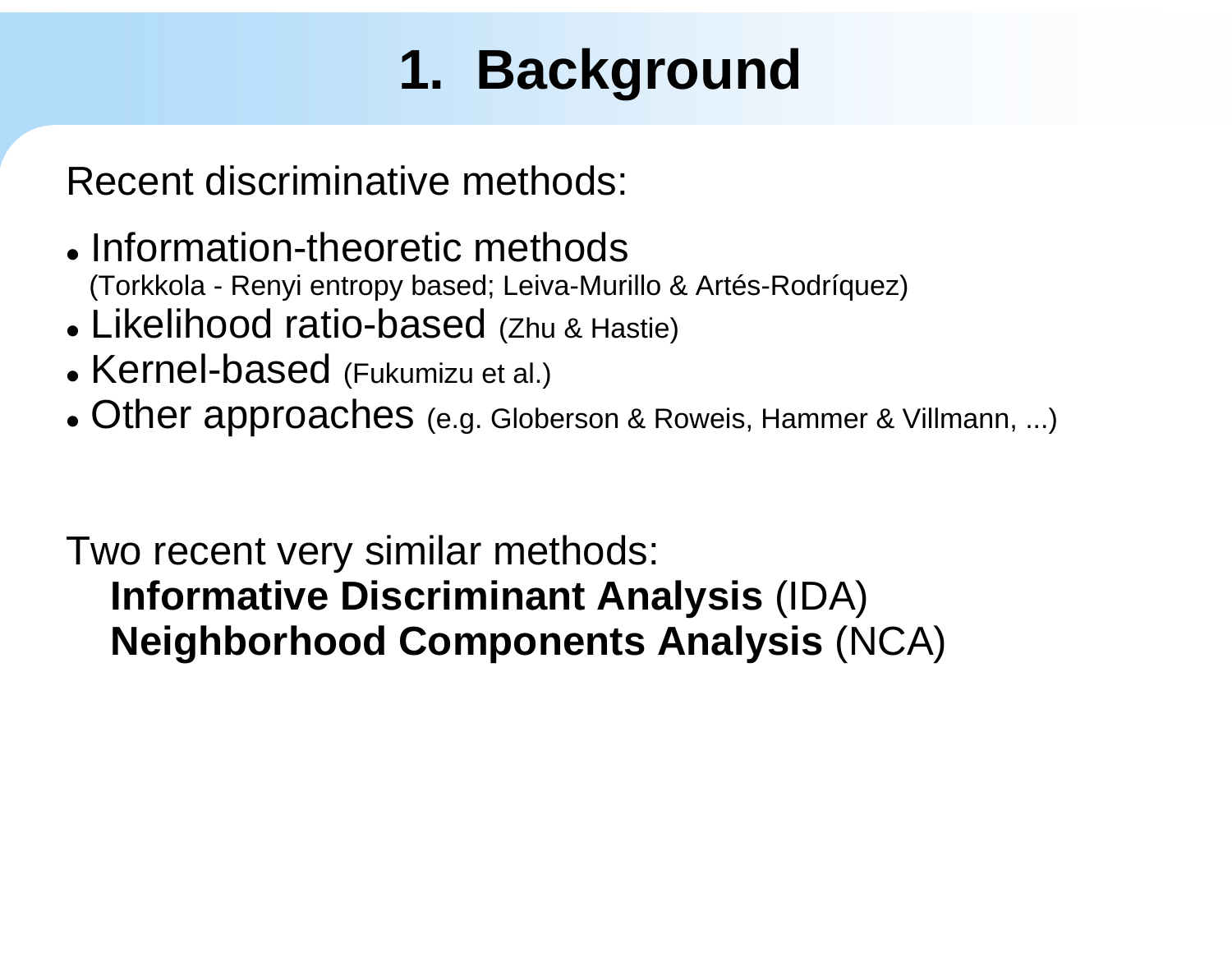Recent discriminative methods:

- Information-theoretic methods (Torkkola - Renyi entropy based; Leiva-Murillo & Artés-Rodríquez)
- Likelihood ratio-based (Zhu & Hastie)
- Kernel-based (Fukumizu et al.)
- z Other approaches (e.g. Globerson & Roweis, Hammer & Villmann, ...)

#### Two recent very similar methods: **Informative Discriminant Analysis** (IDA) **Neighborhood Components Analysis** (NCA)

Nonparametric: no distributional assumptions, but  $O(N^2)$ complexity per iteration.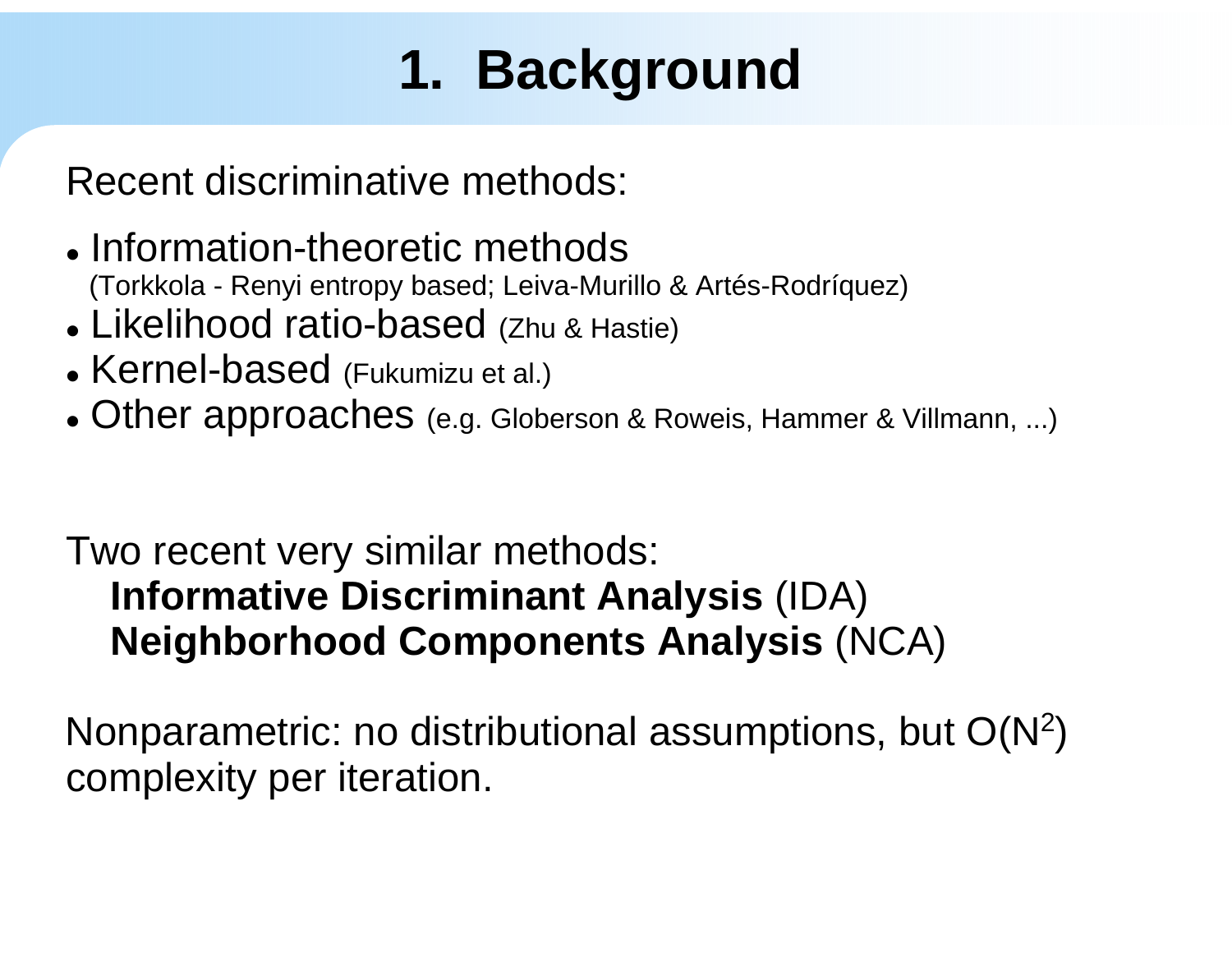Basic idea: instead of optimizing the metric for a nonparametric predictor, optimize it for a **parametric predictor**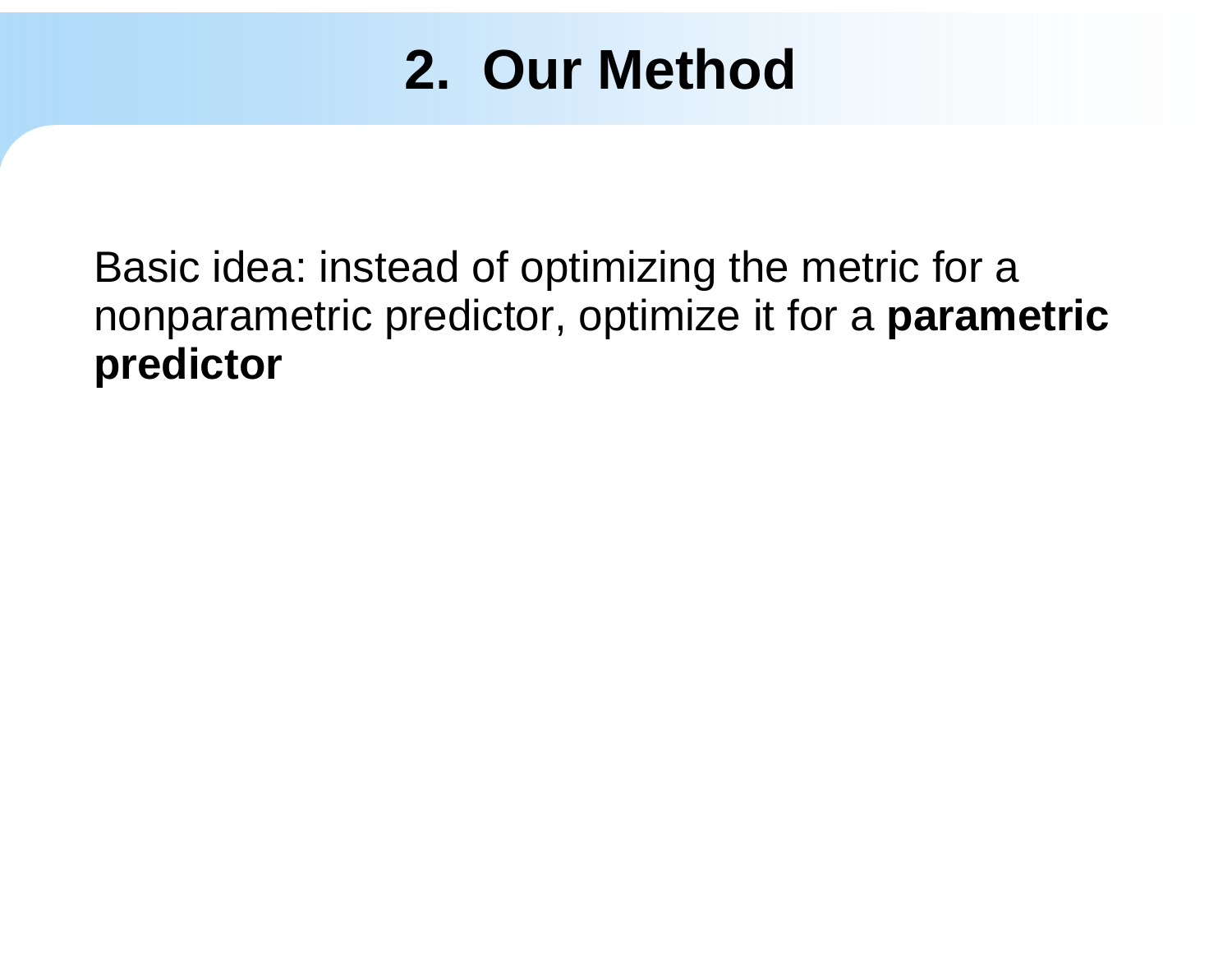Basic idea: instead of optimizing the metric for a nonparametric predictor, optimize it for a **parametric predictor**

Parametric predictors are much simpler than nonparametric ones: much **less computation**, and can increase **robustness**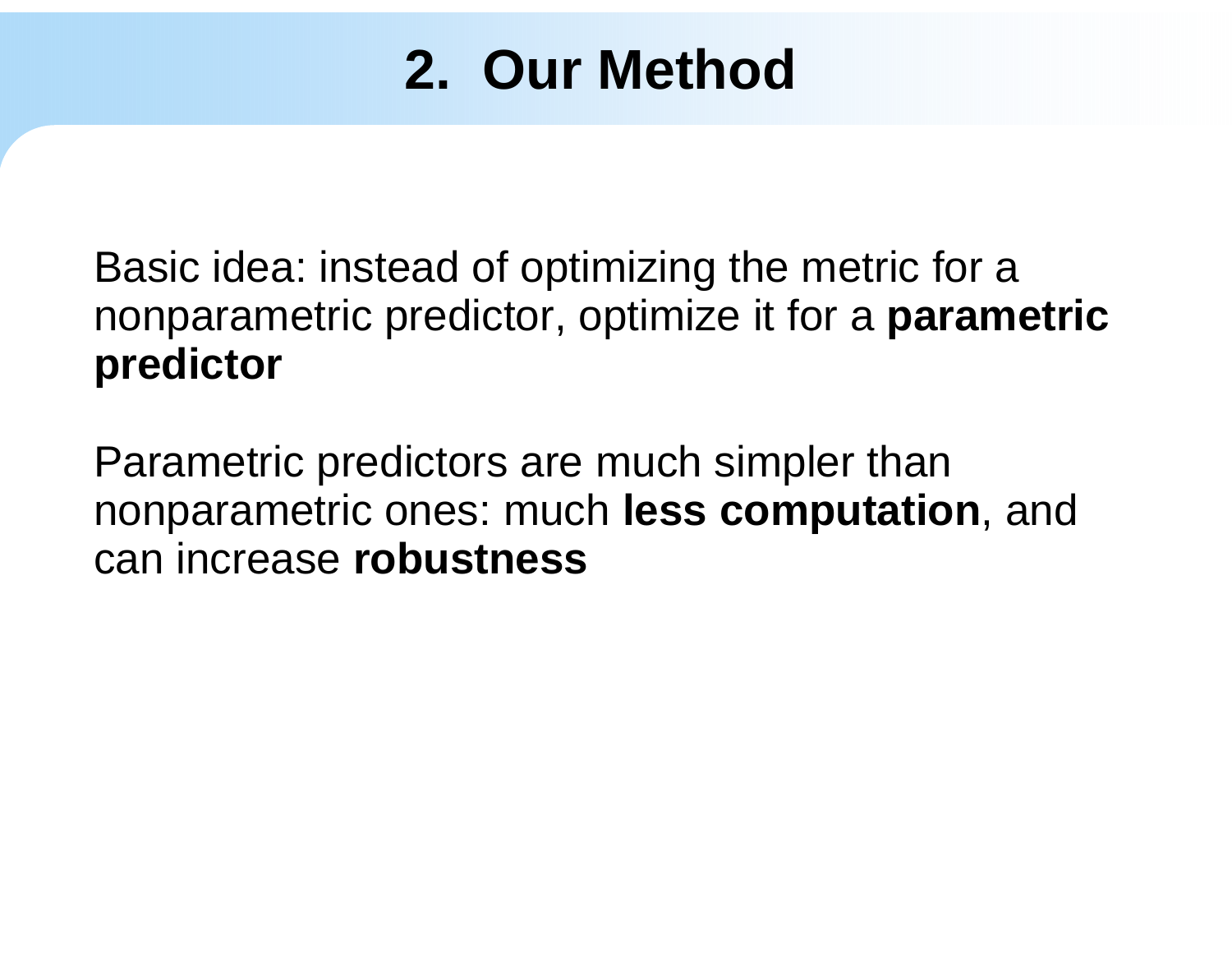Basic idea: instead of optimizing the metric for a nonparametric predictor, optimize it for a **parametric predictor**

Parametric predictors are much simpler than nonparametric ones: much **less computation**, and can increase **robustness**

Of course, then you have to optimize the predictor parameters too...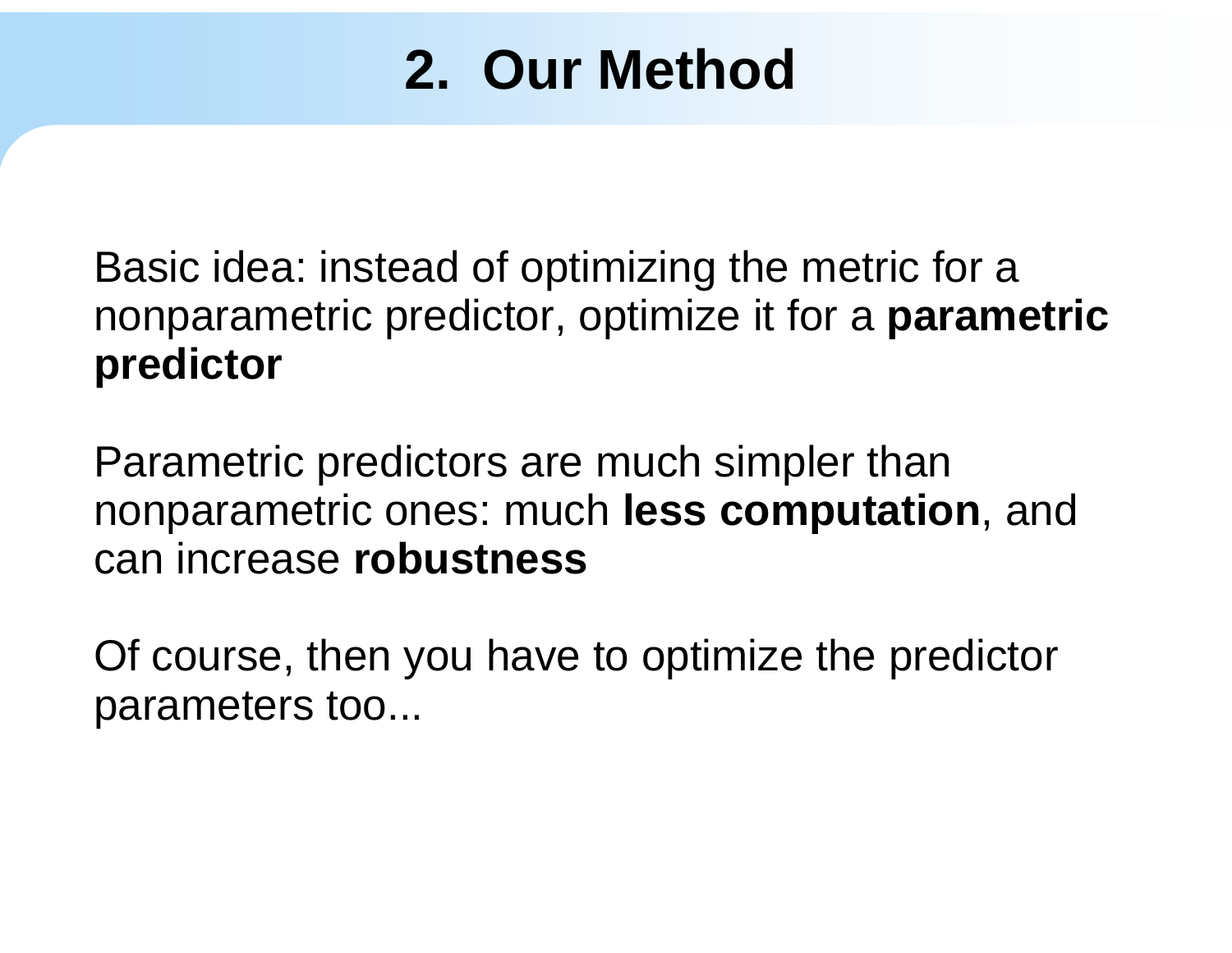Parametric predictor: mixture of labeled Gaussians

$$
p(A\mathbf{x},c;\boldsymbol{\theta}) = \sum_{k} \alpha_{c} \beta_{c,k} N(A\mathbf{x};\boldsymbol{\mu}_{c,k},\boldsymbol{\Sigma}_{c})
$$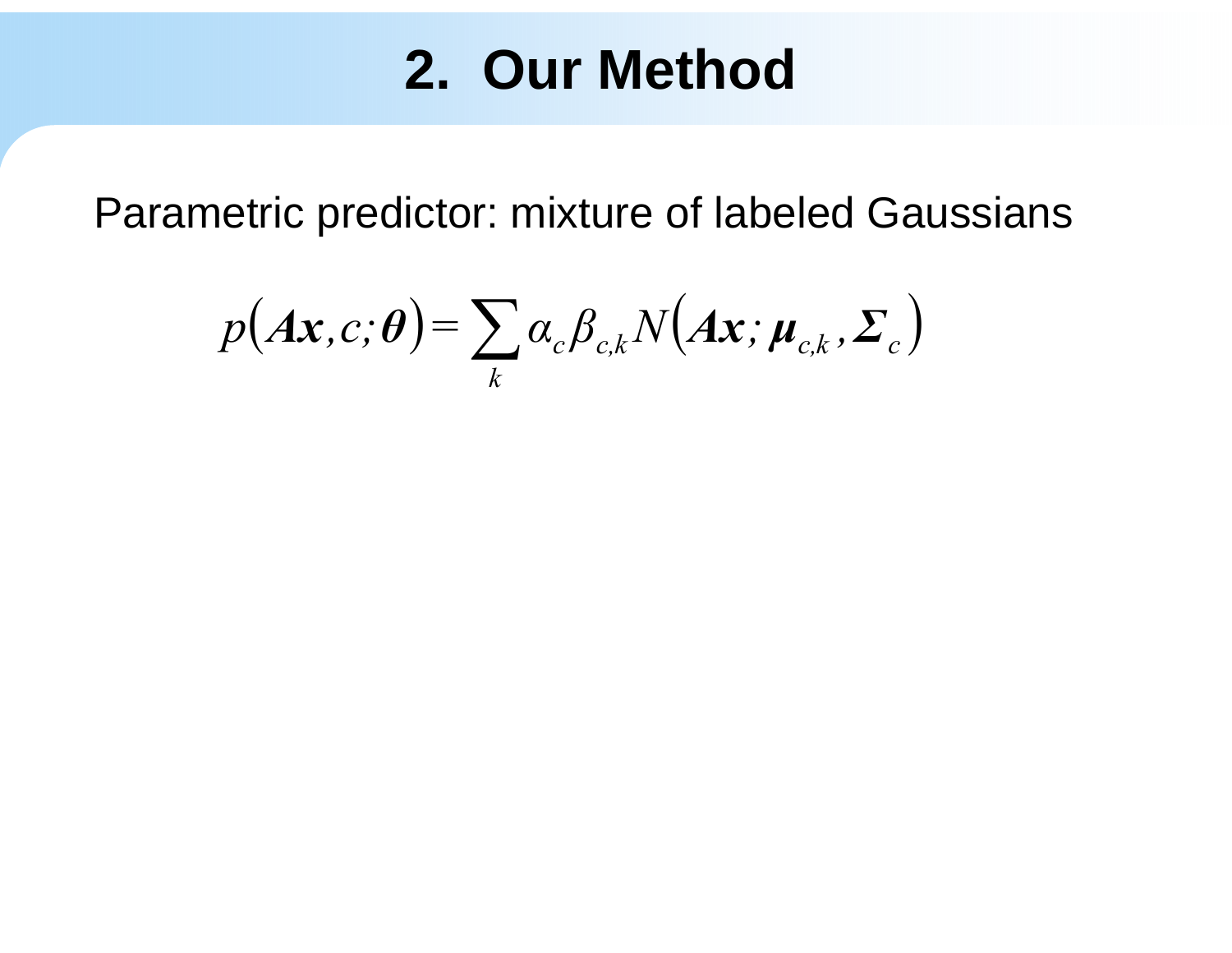Parametric predictor: mixture of labeled Gaussians

$$
p(A\mathbf{x},c;\boldsymbol{\theta}) = \sum_{k} \alpha_{c} \beta_{c,k} N(A\mathbf{x};\boldsymbol{\mu}_{c,k},\boldsymbol{\Sigma}_{c})
$$

Objective function: conditional likelihood of classes

$$
L = \sum_{i} p(c_i | Ax_i; \theta) = \sum_{i} \frac{p(Ax_i, c_i; \theta)}{\sum_{c} p(Ax_i, c; \theta)}
$$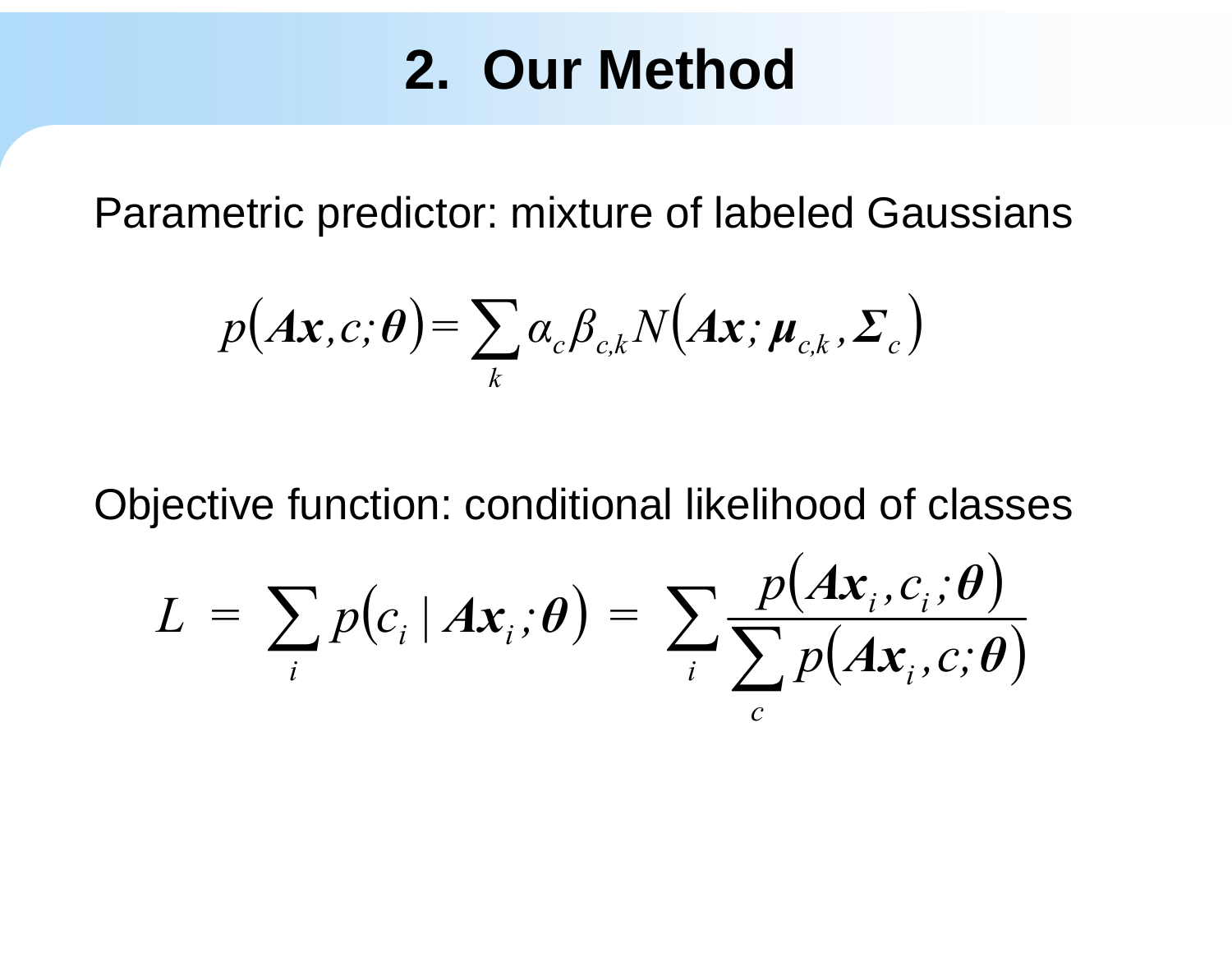Parametric predictor: mixture of labeled Gaussians

$$
p(Ax, c; \theta) = \sum_{k} \alpha_{c} \beta_{c,k} N(Ax; \mu_{c,k}, \Sigma_{c})
$$

Objective function: conditional likelihood of classes

$$
L = \sum_{i} p(c_i | Ax_i; \theta) = \sum_{i} \frac{p(Ax_i, c_i; \theta)}{\sum_{c} p(Ax_i, c; \theta)}
$$

We call this "discriminative component analysis by Gaussian mixtures" or DCA-GM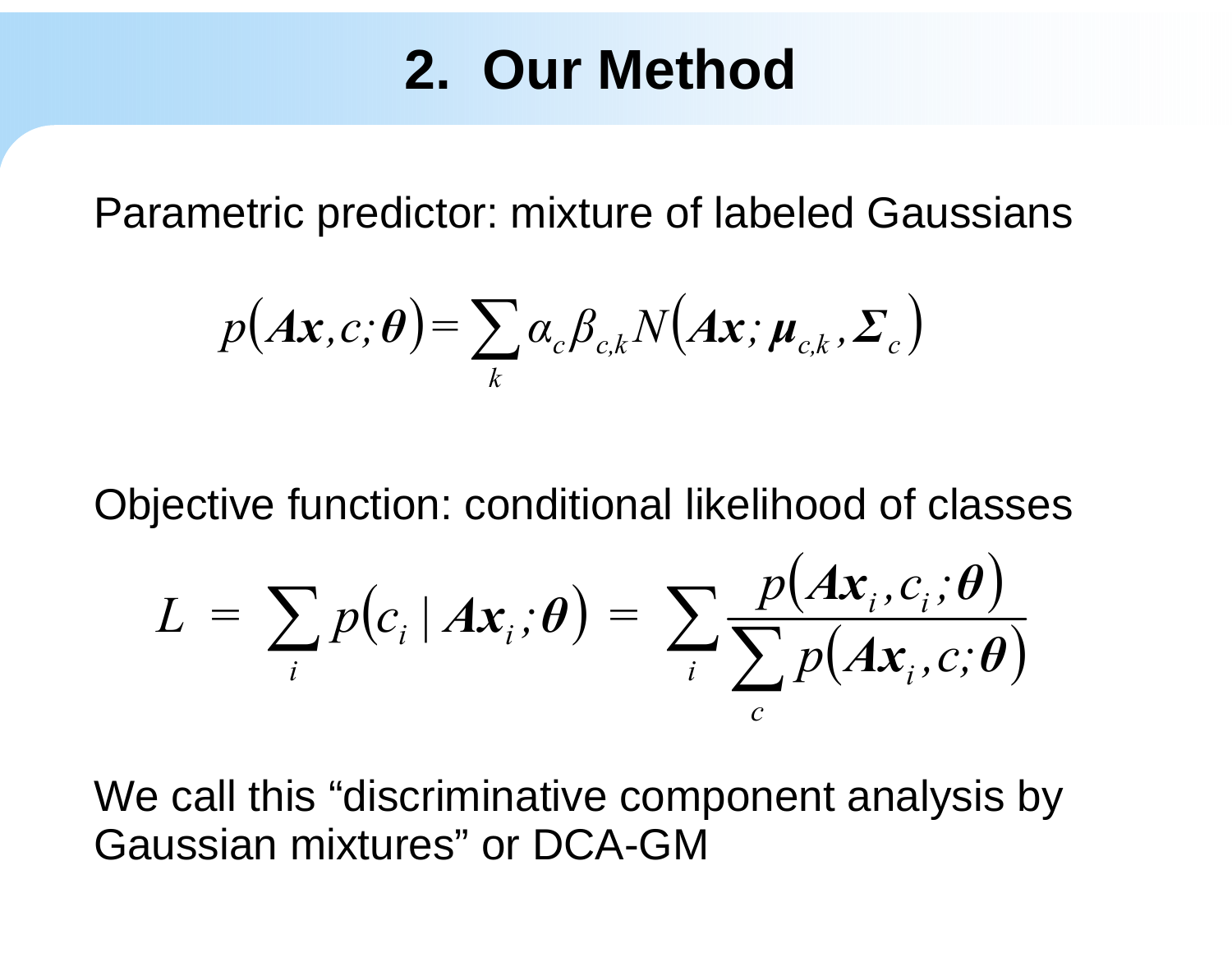### **DCA-GM**

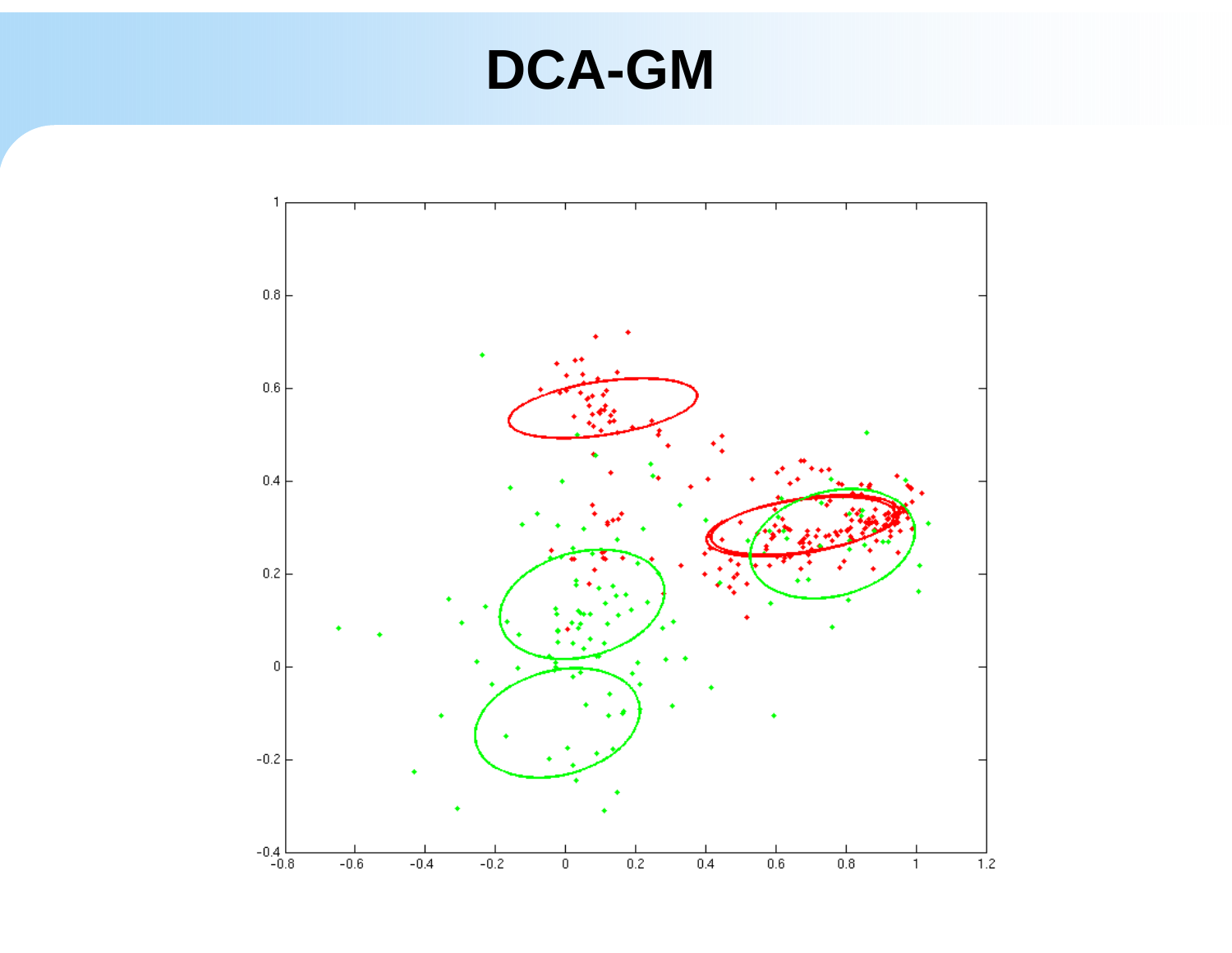#### Use gradient descent for the matrix A

$$
\frac{\partial L}{\partial A} = \sum_{i,c,k} \Big( p(c,k \mid Ax;\theta) - \delta_{c,c_i} p(k \mid Ax,c;\theta) \Big) \Big| Ax - \mu_{c,k} \Big) x^T
$$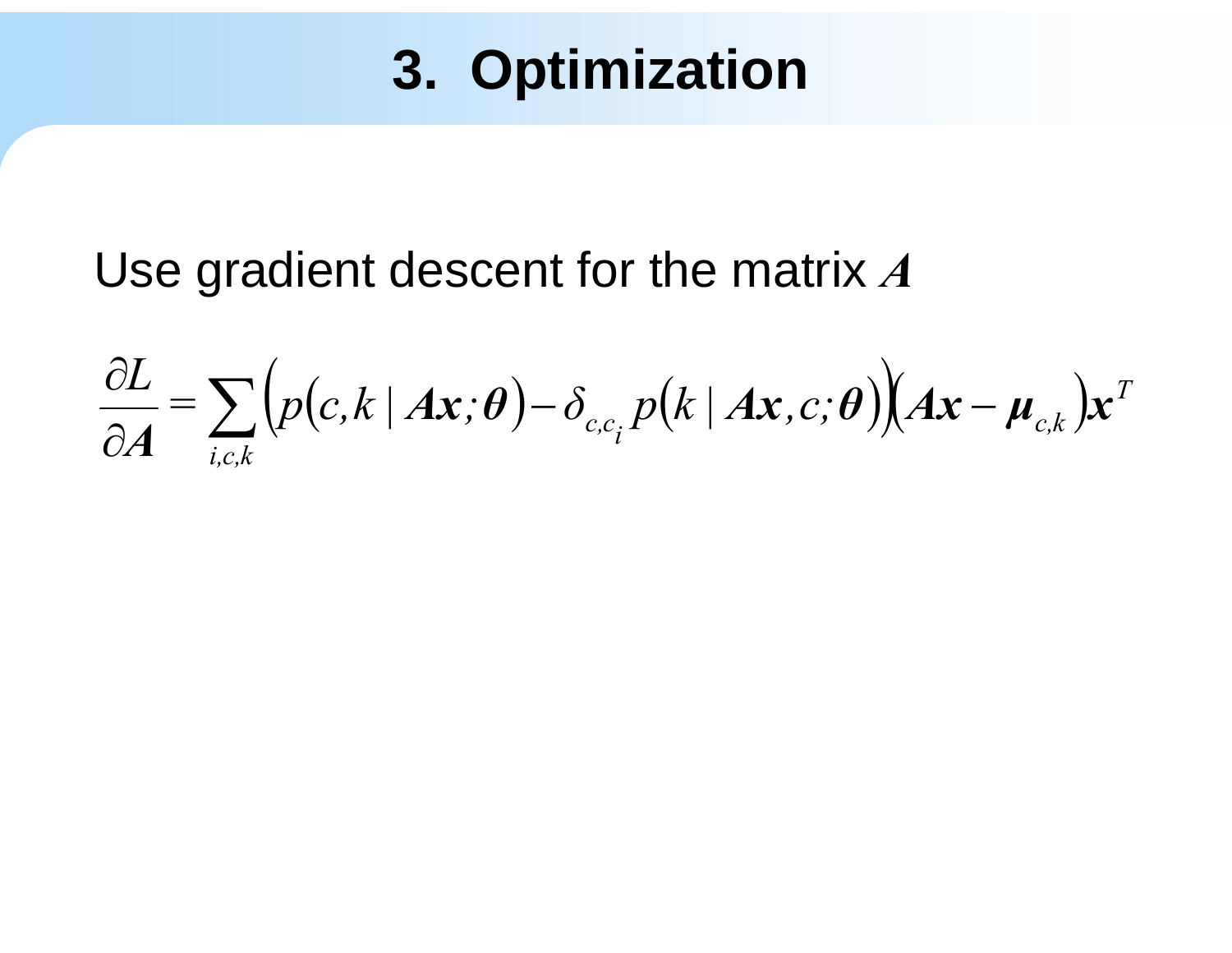#### Use gradient descent for the matrix *A*

$$
\frac{\partial L}{\partial A} = \sum_{i,c,k} \Big( p(c,k \mid Ax;\theta) - \delta_{c,c_i} p(k \mid Ax,c;\theta) \Big) \Big( Ax - \mu_{c,k} \Big) x^T
$$

$$
p(k | Ax, c; \theta) = \frac{\beta_{c,k} N(Ax; \mu_{c,k}, \Sigma_c)}{\sum \beta_{c,l} N(Ax; \mu_{c,l}, \Sigma_c)}
$$

$$
p(c, k | Ax; \theta) = \frac{\alpha_c \beta_{c,k} N(Ax; \mu_{c,k}, \Sigma_c)}{\sum \alpha_c \beta_{c',k} N(Ax; \mu_{c',k}, \Sigma_c)}
$$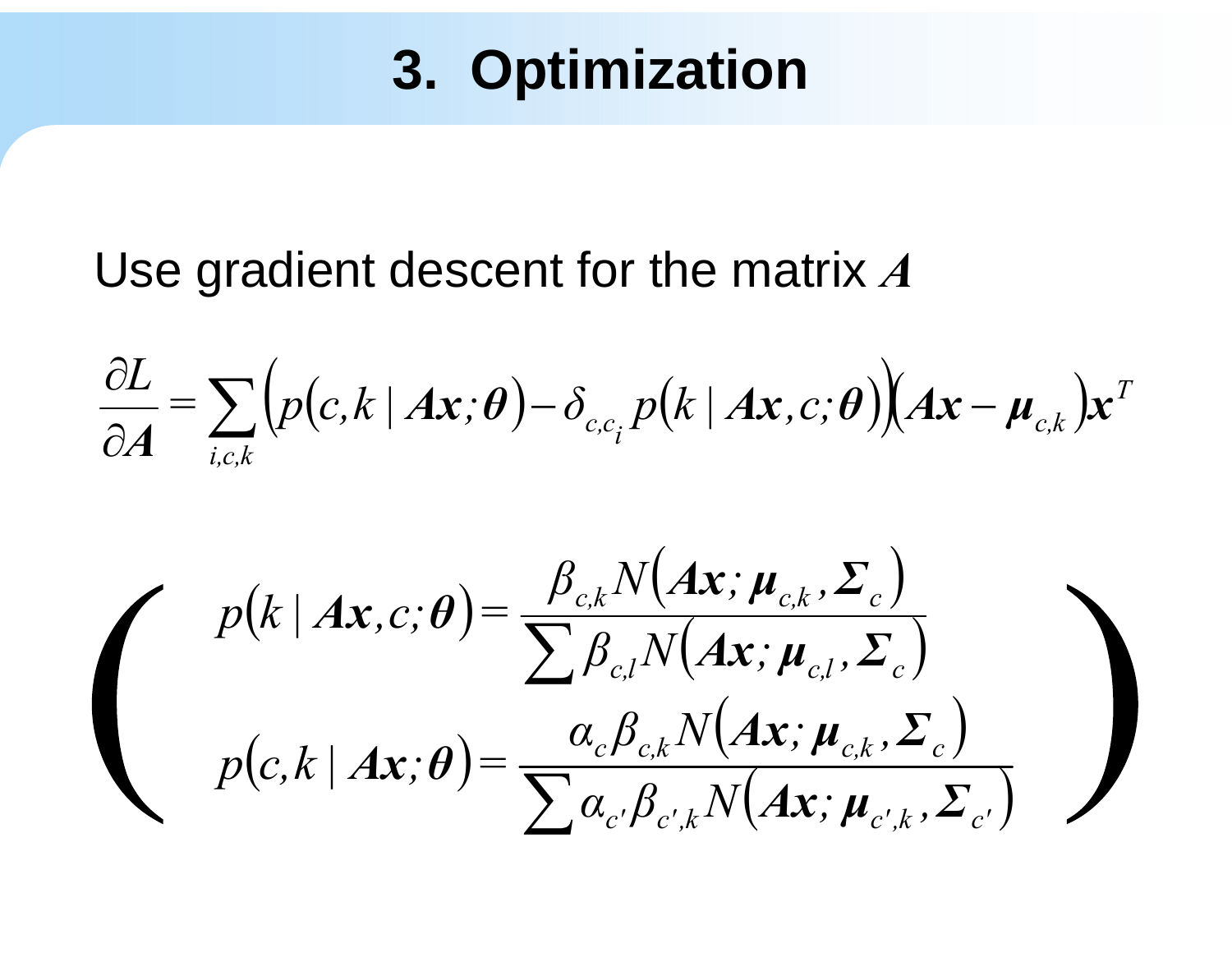We could optimize the mixture model parameters by conjugate gradient too.

But here we will use a hybrid approach: we optimize the mixture by EM before each conjugate gradient iteration.

Then only the projection matrix *A* needs to be optimized by conjugate gradient.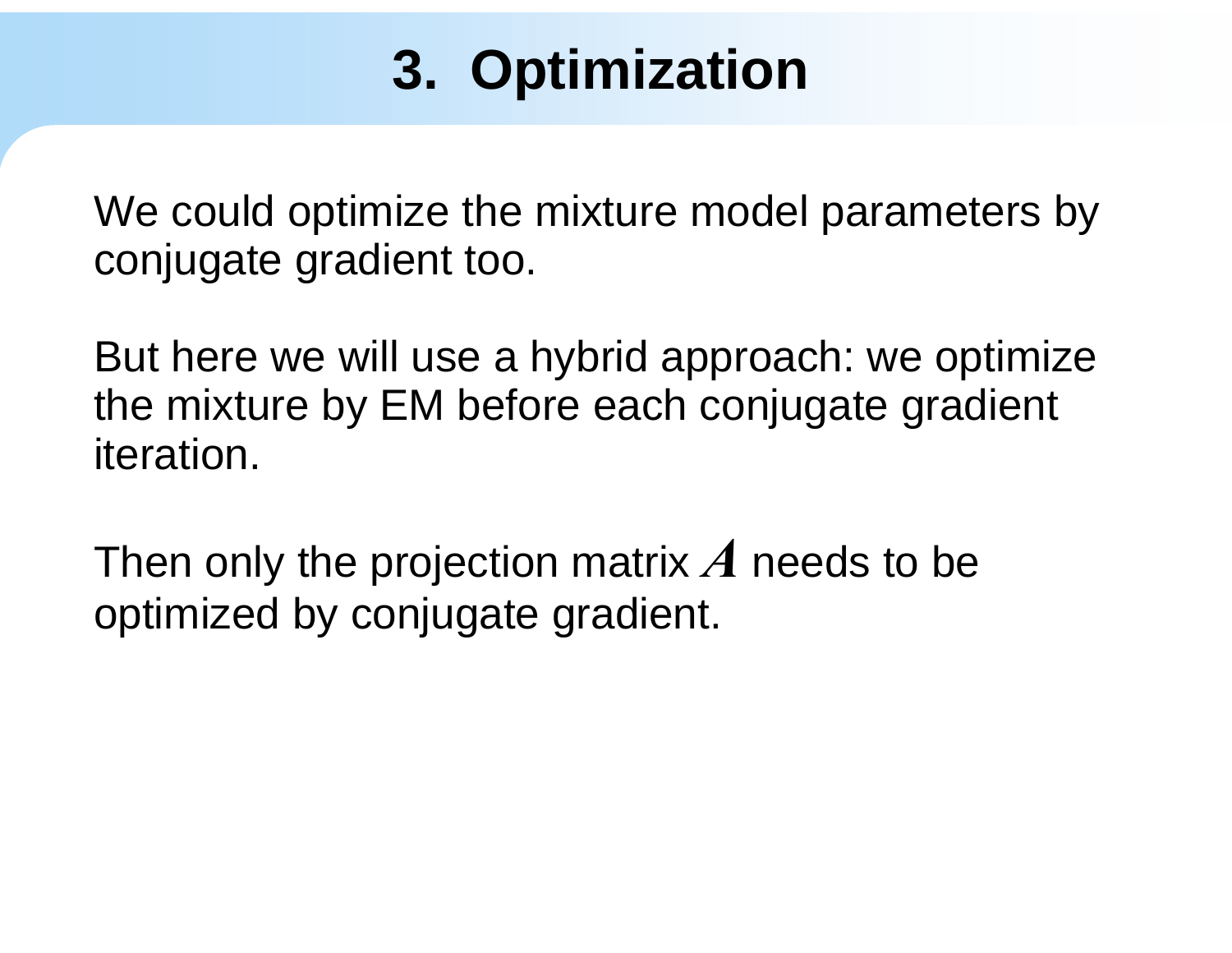Initialization

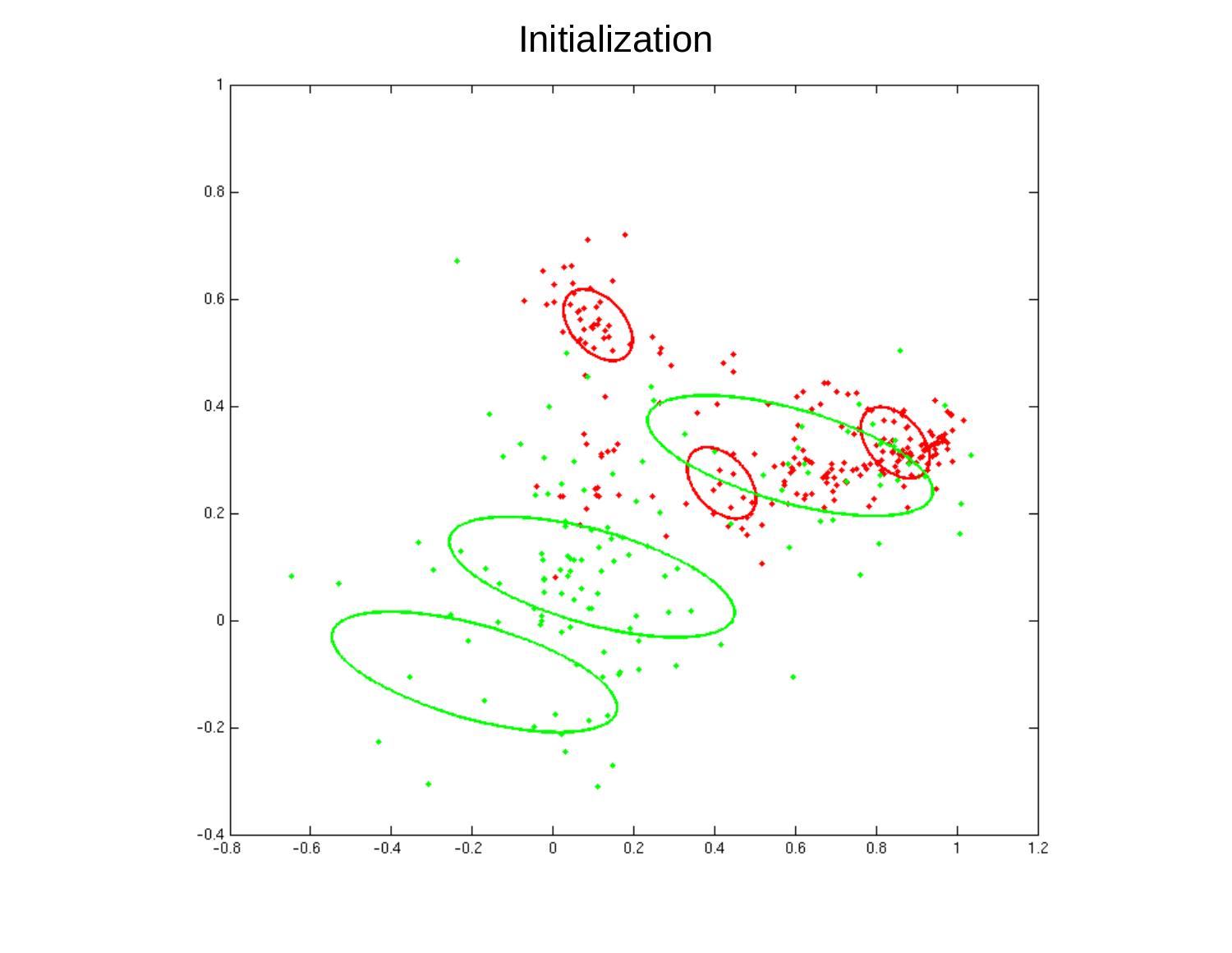Iteration 1, after EM

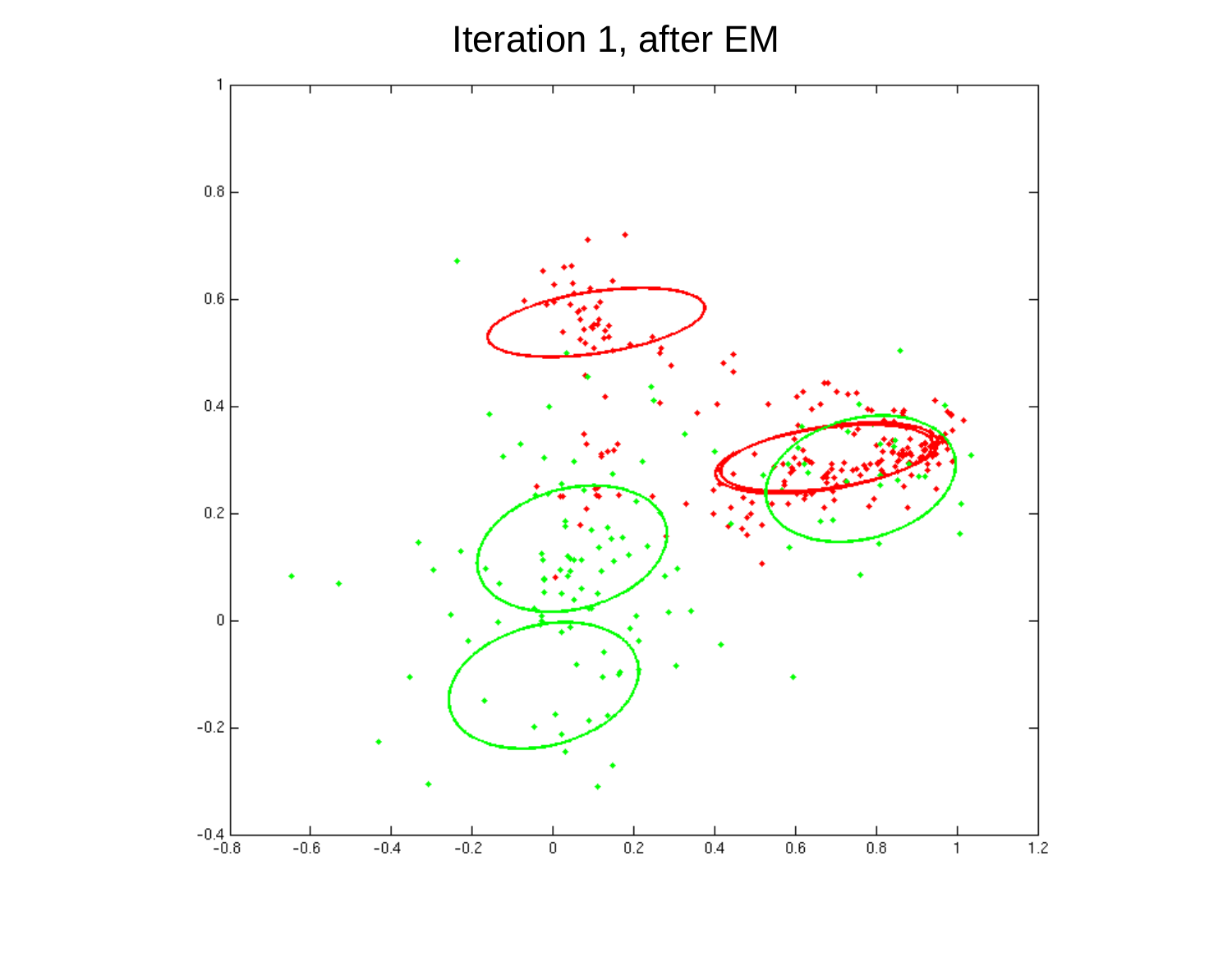Iteration 1, after CG

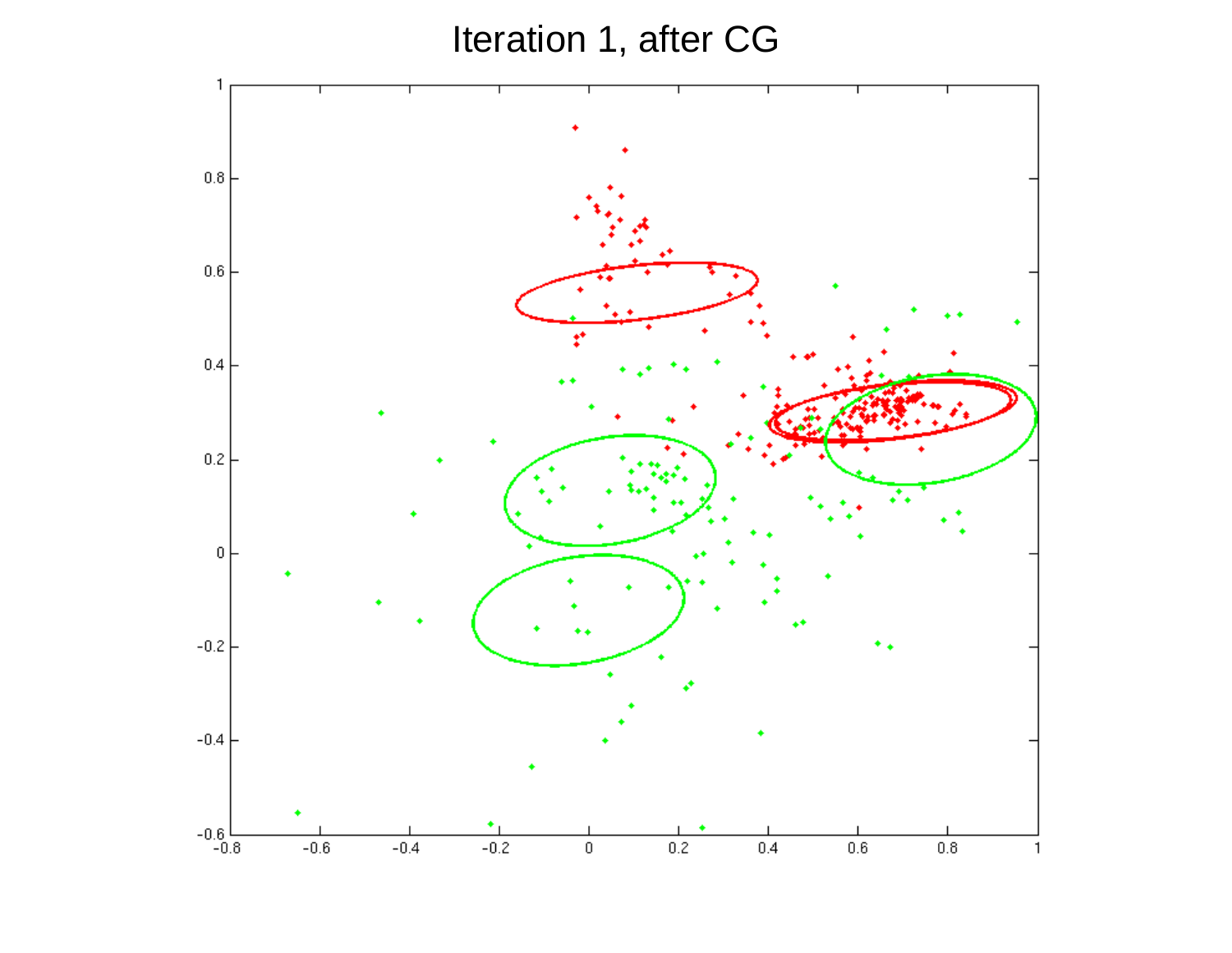Iteration 2, after EM

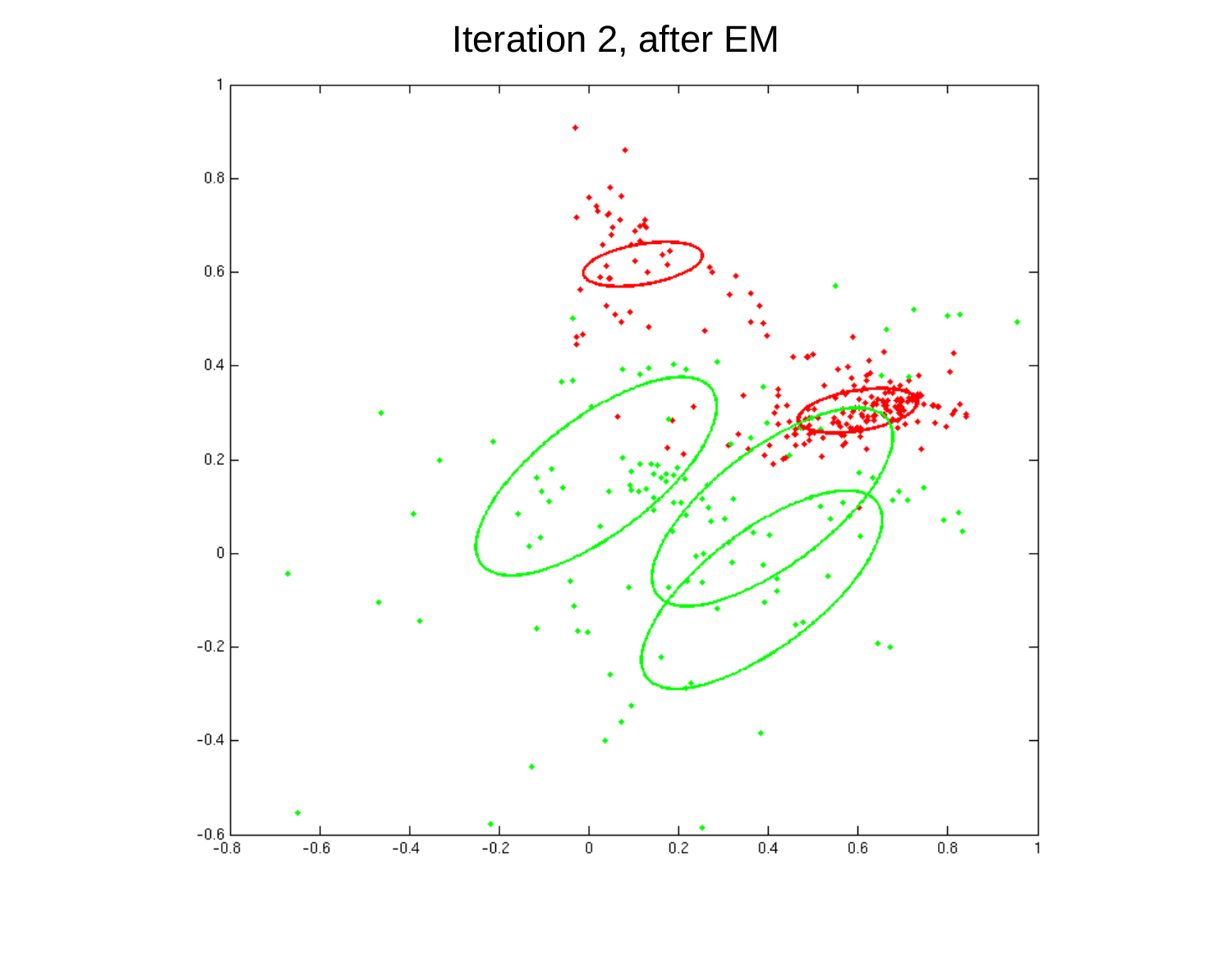Iteration 2, after CG

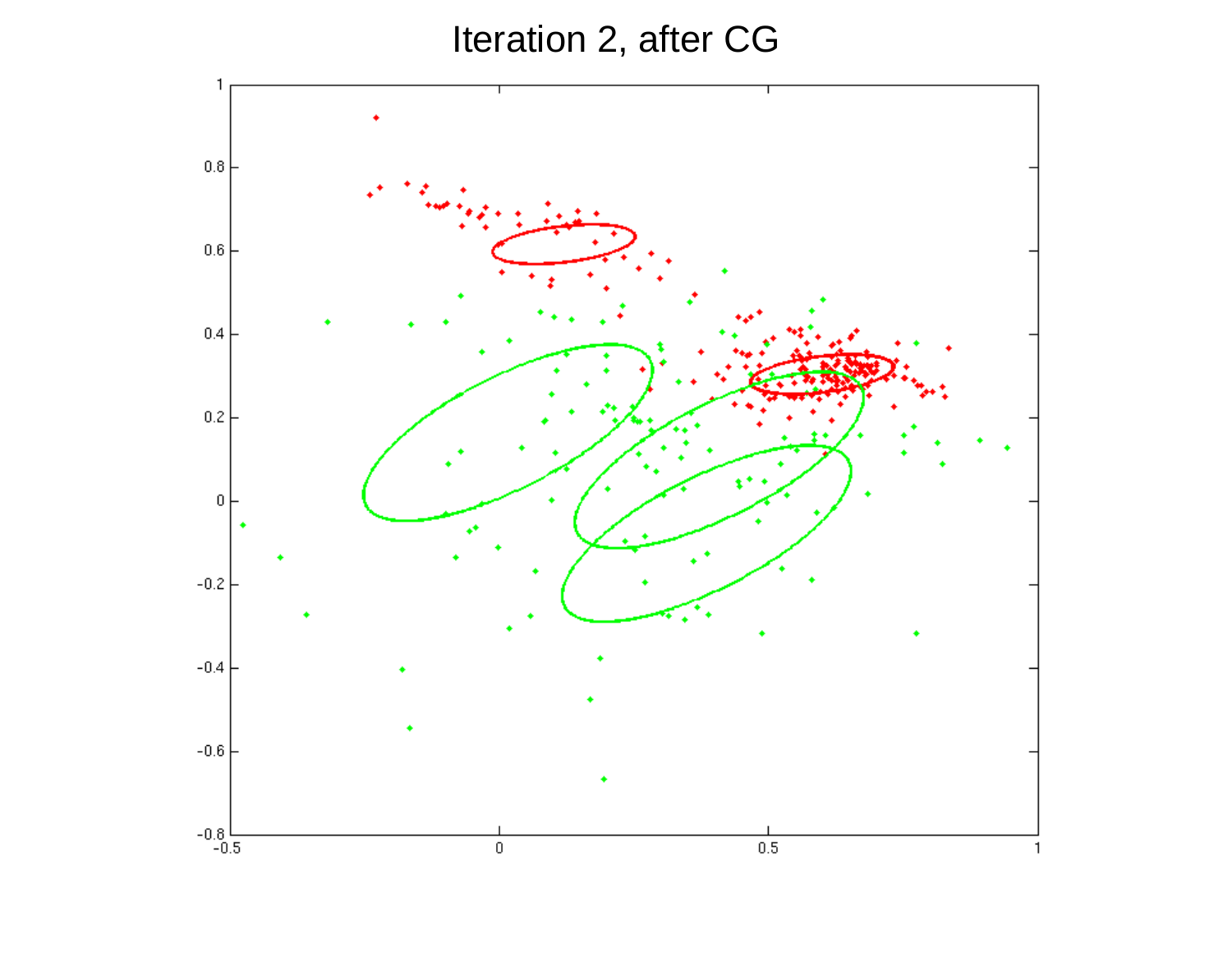Iteration 3, after EM

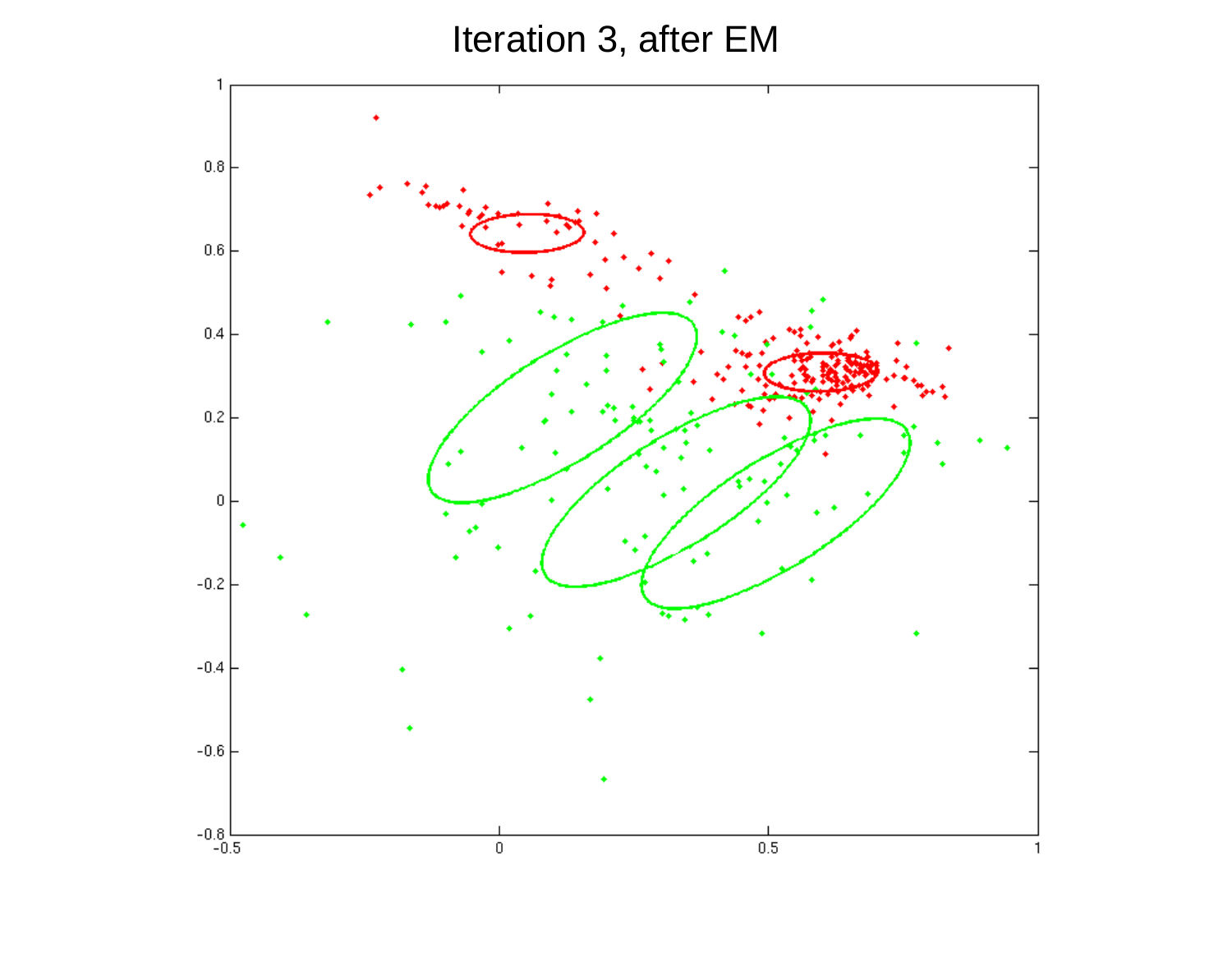Iteration 3, after CG

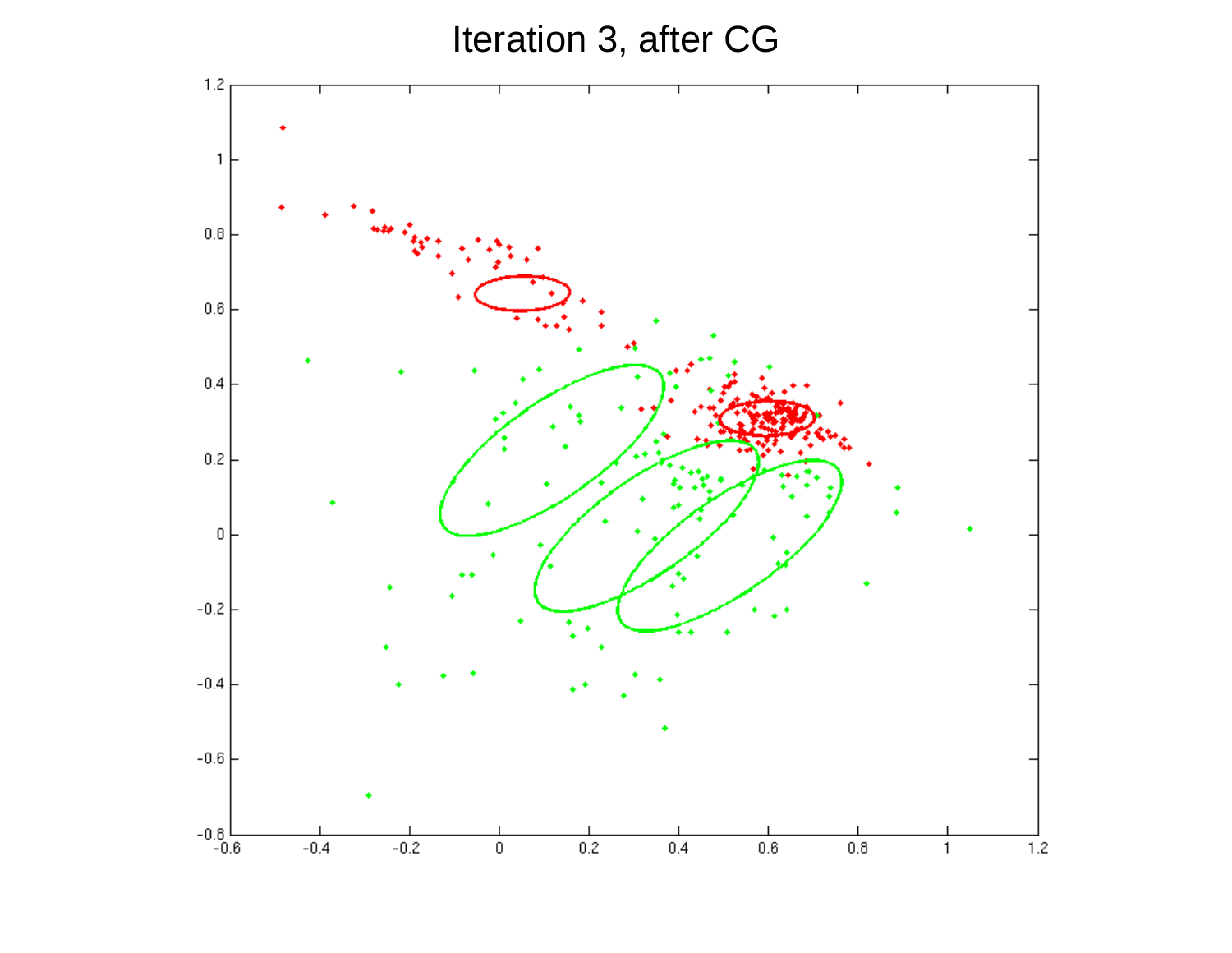Iteration 4, after EM

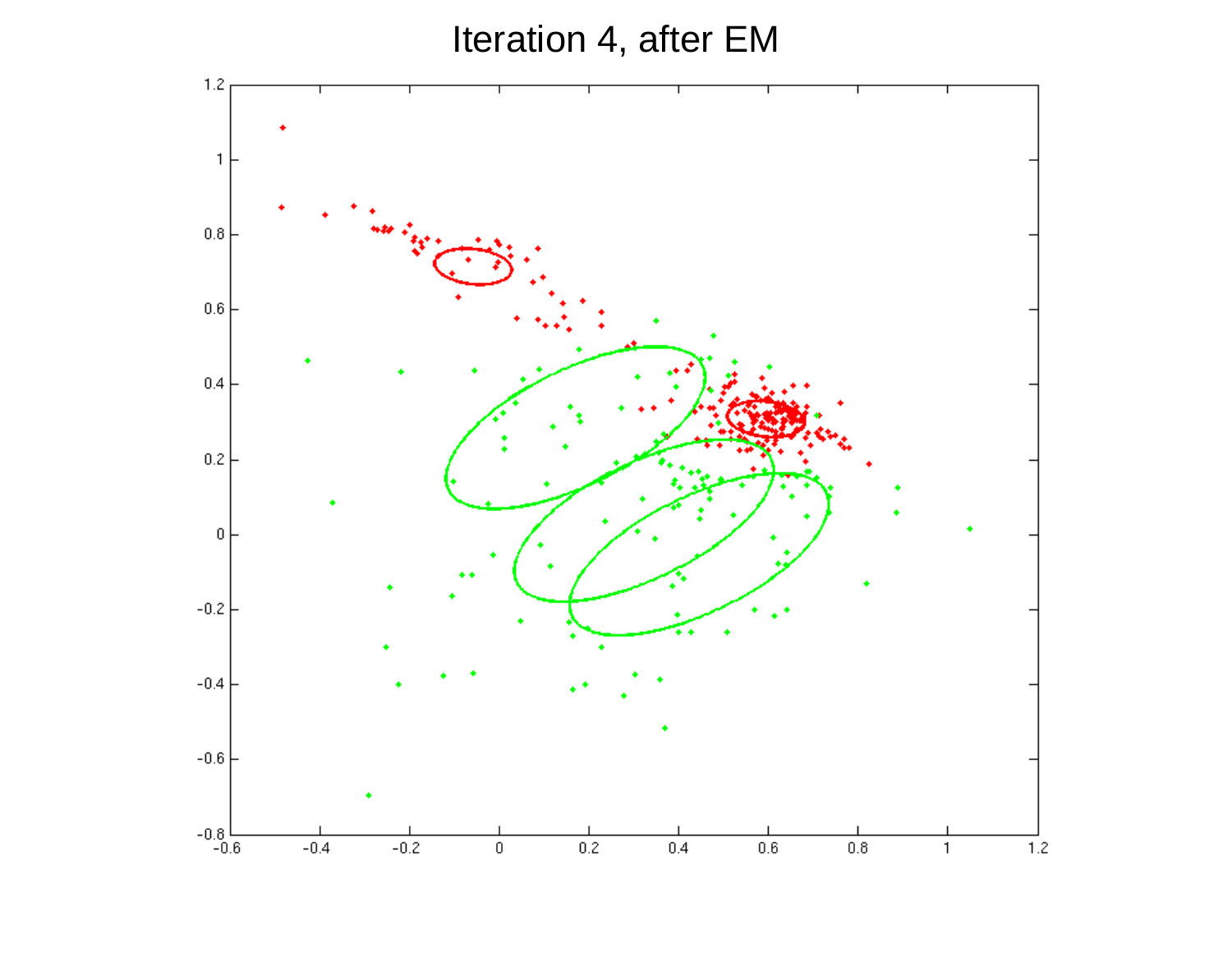Iteration 4, after CG

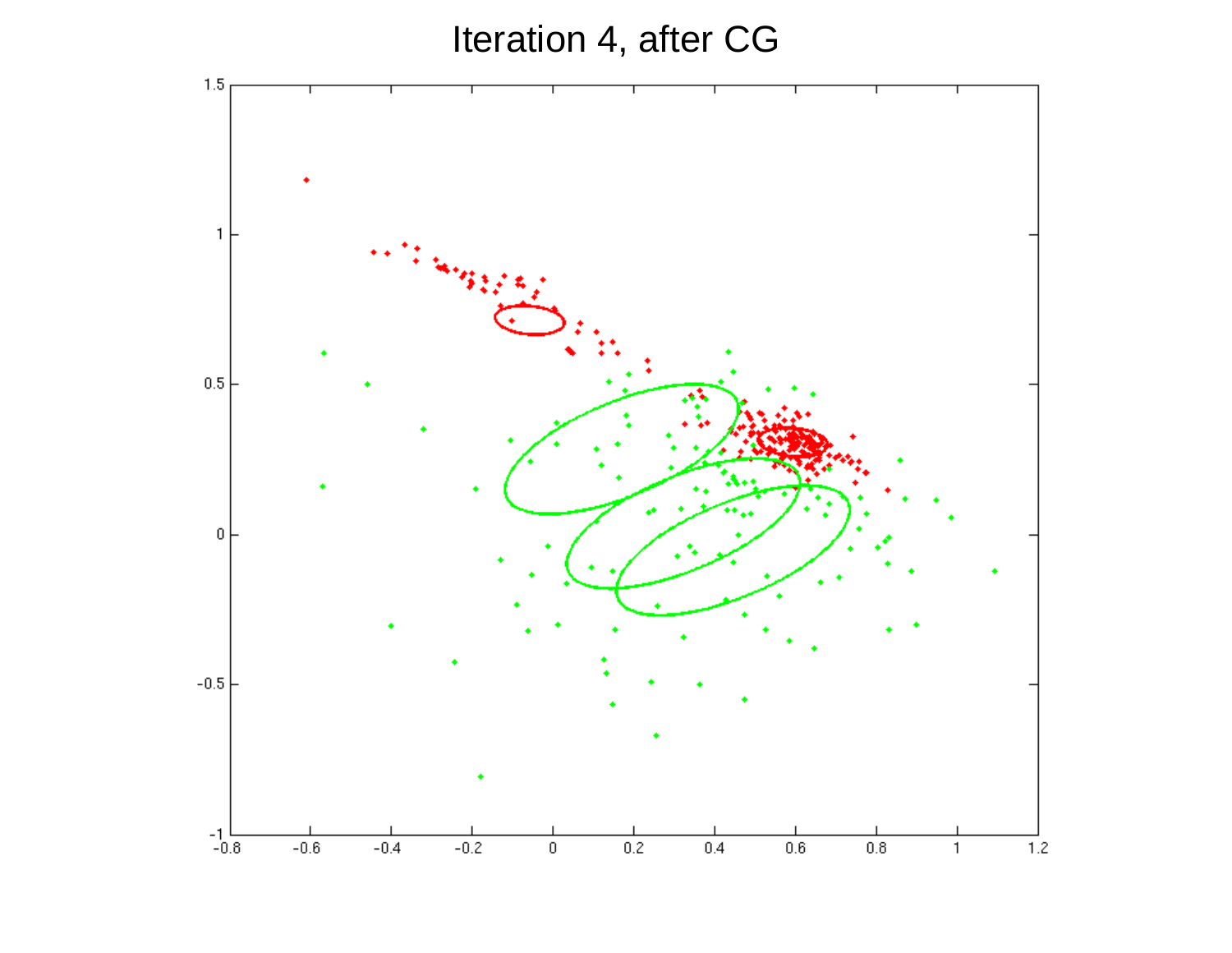#### Iteration 5, after EM

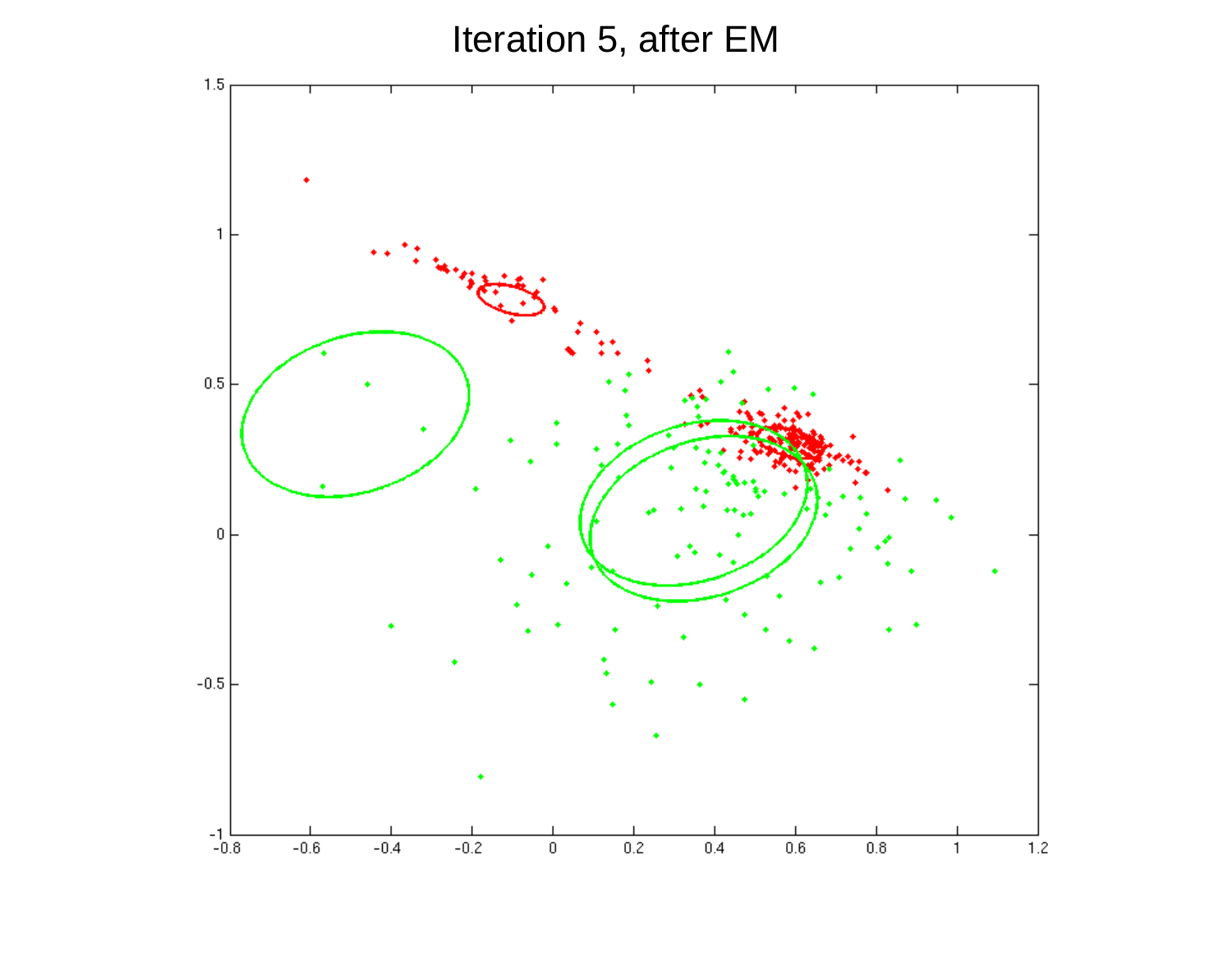Iteration 5, after CG

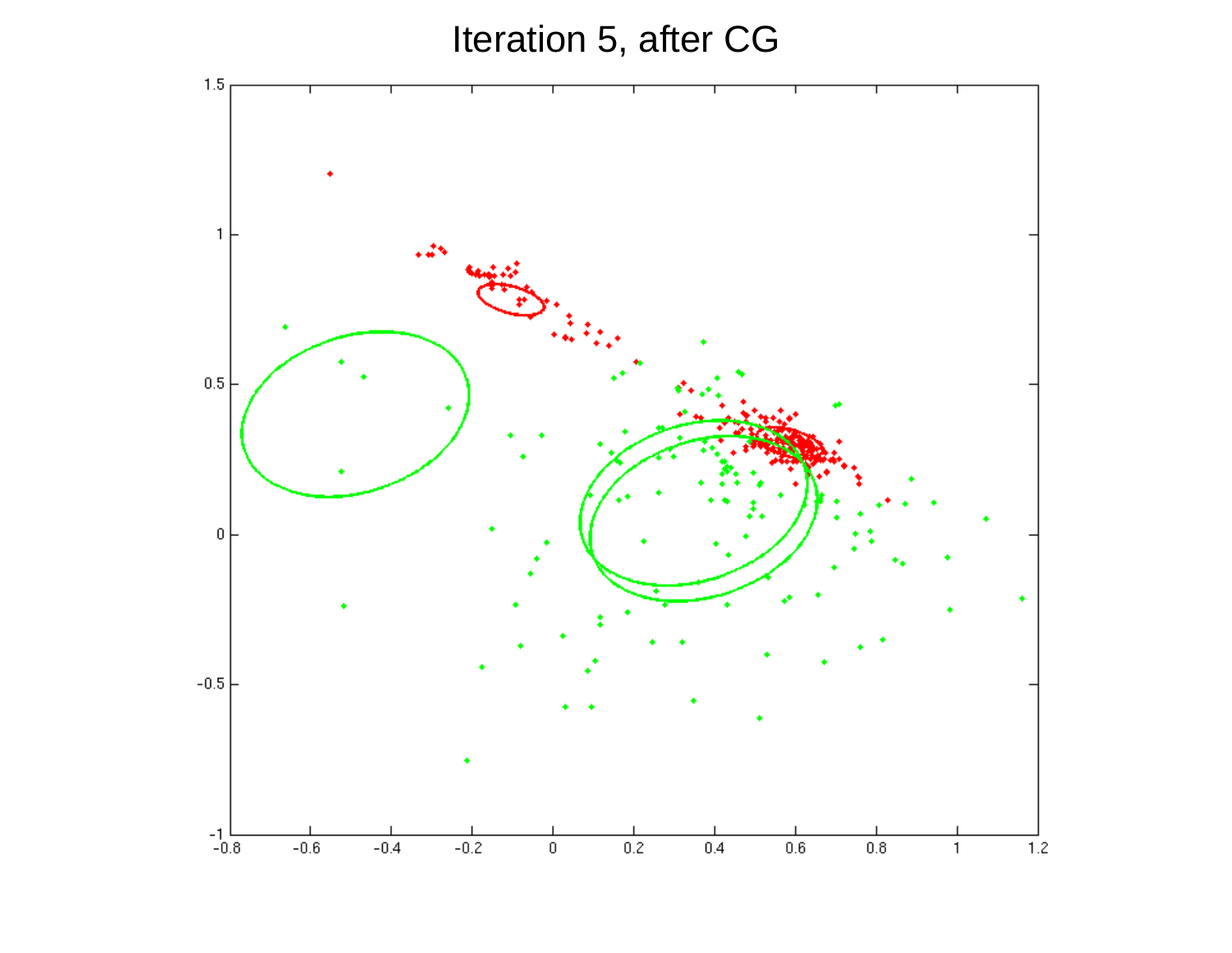Iteration 6, after EM

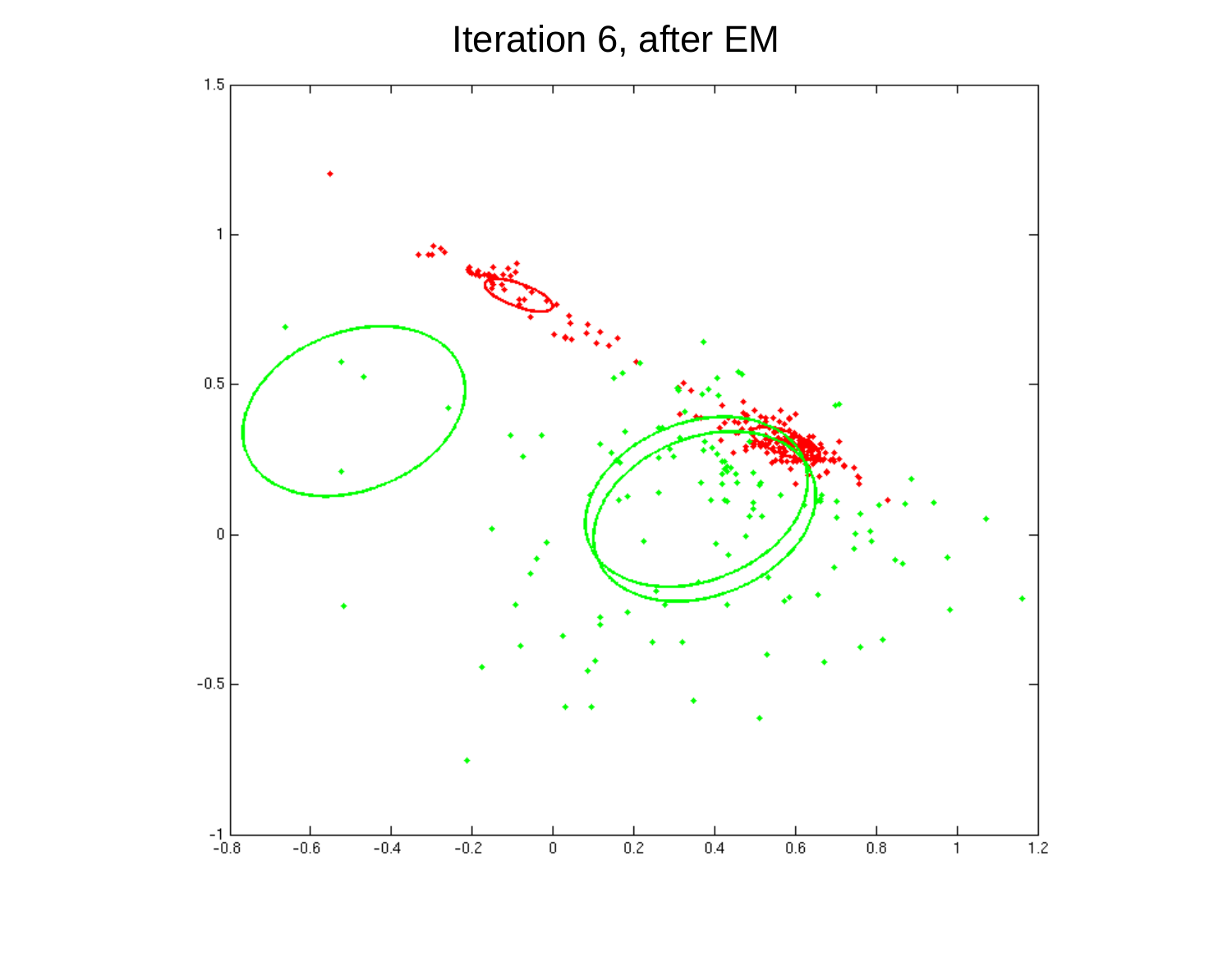Iteration 6, after CG

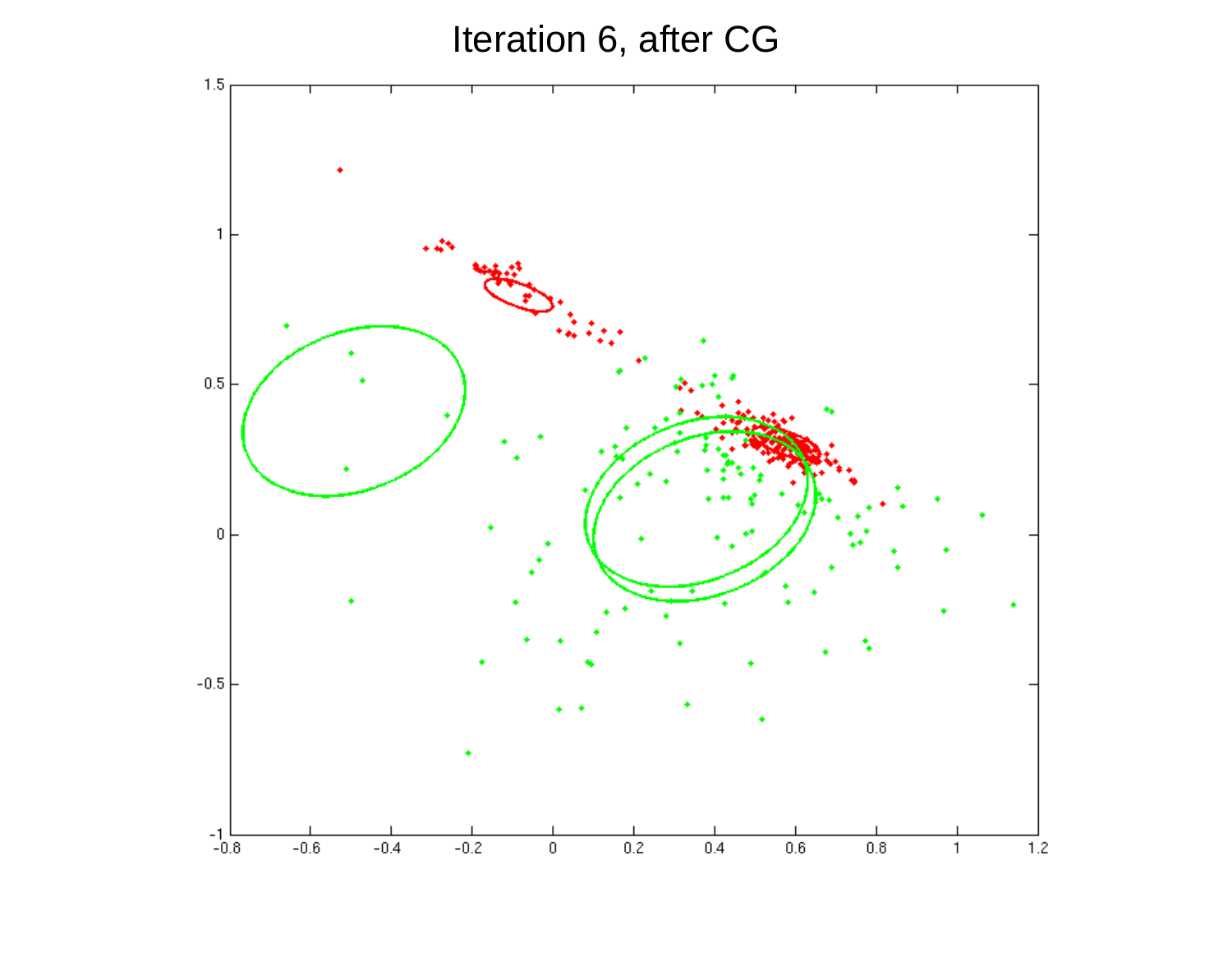Iteration 7, after EM

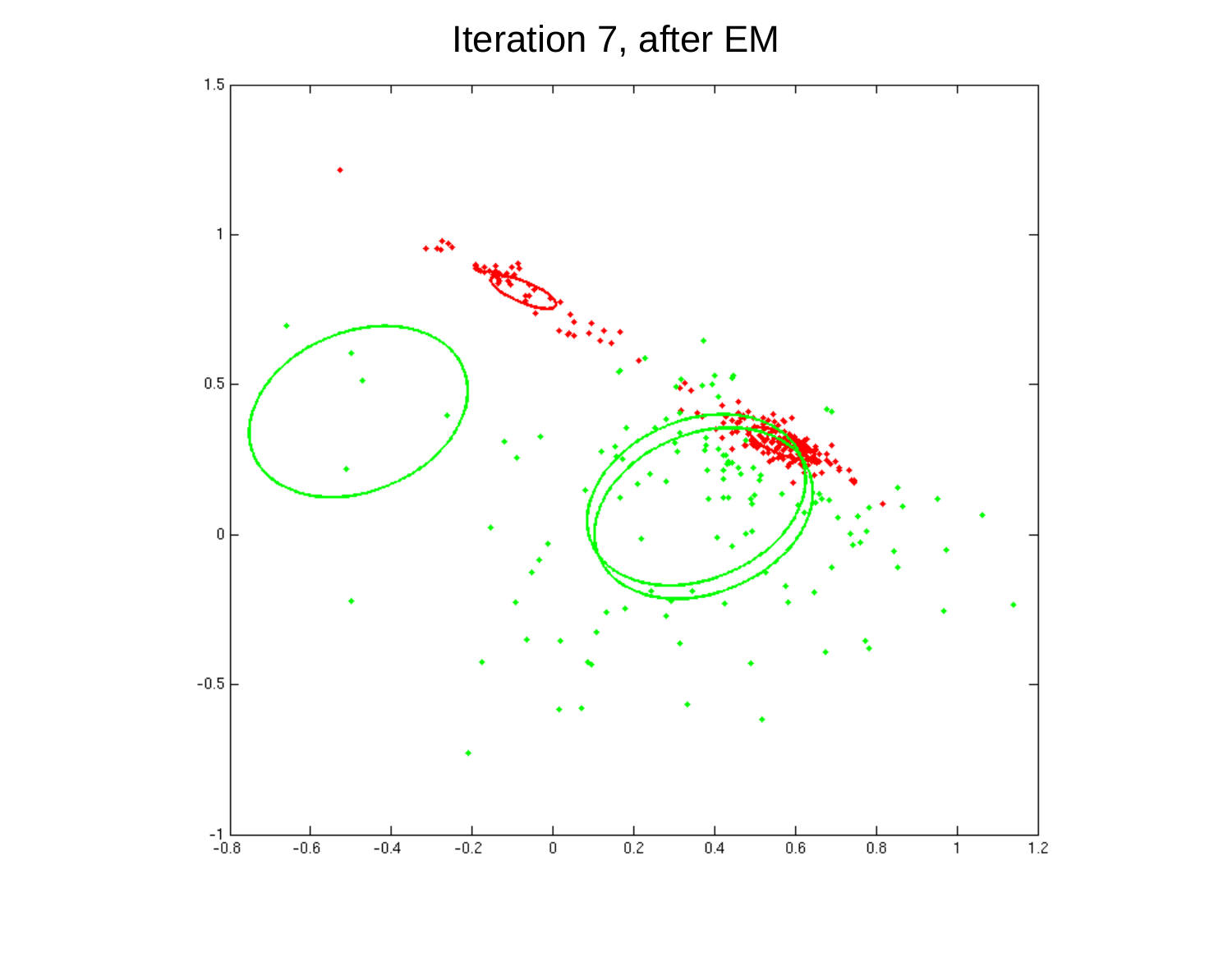Iteration 7, after CG

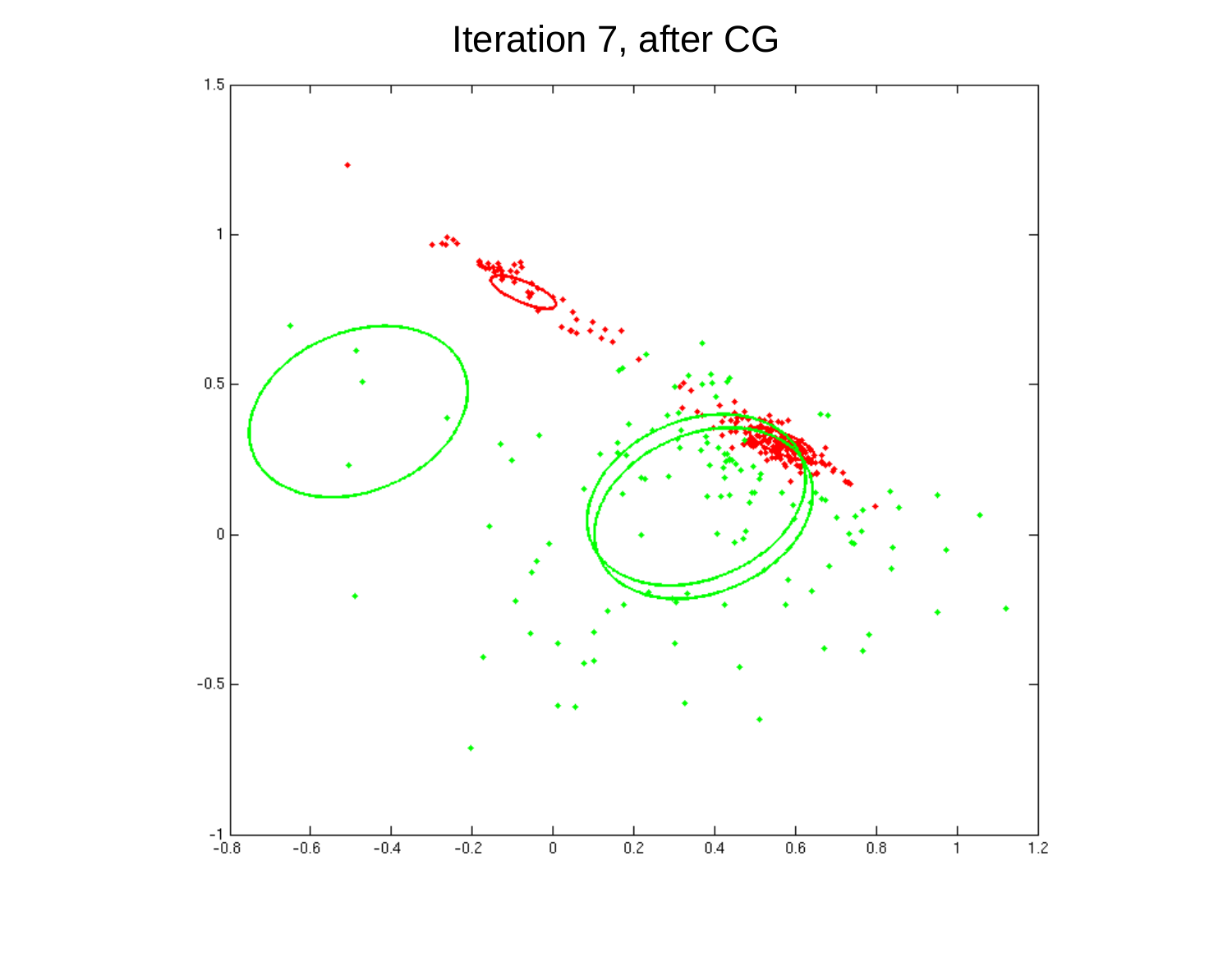Iteration 8, after EM

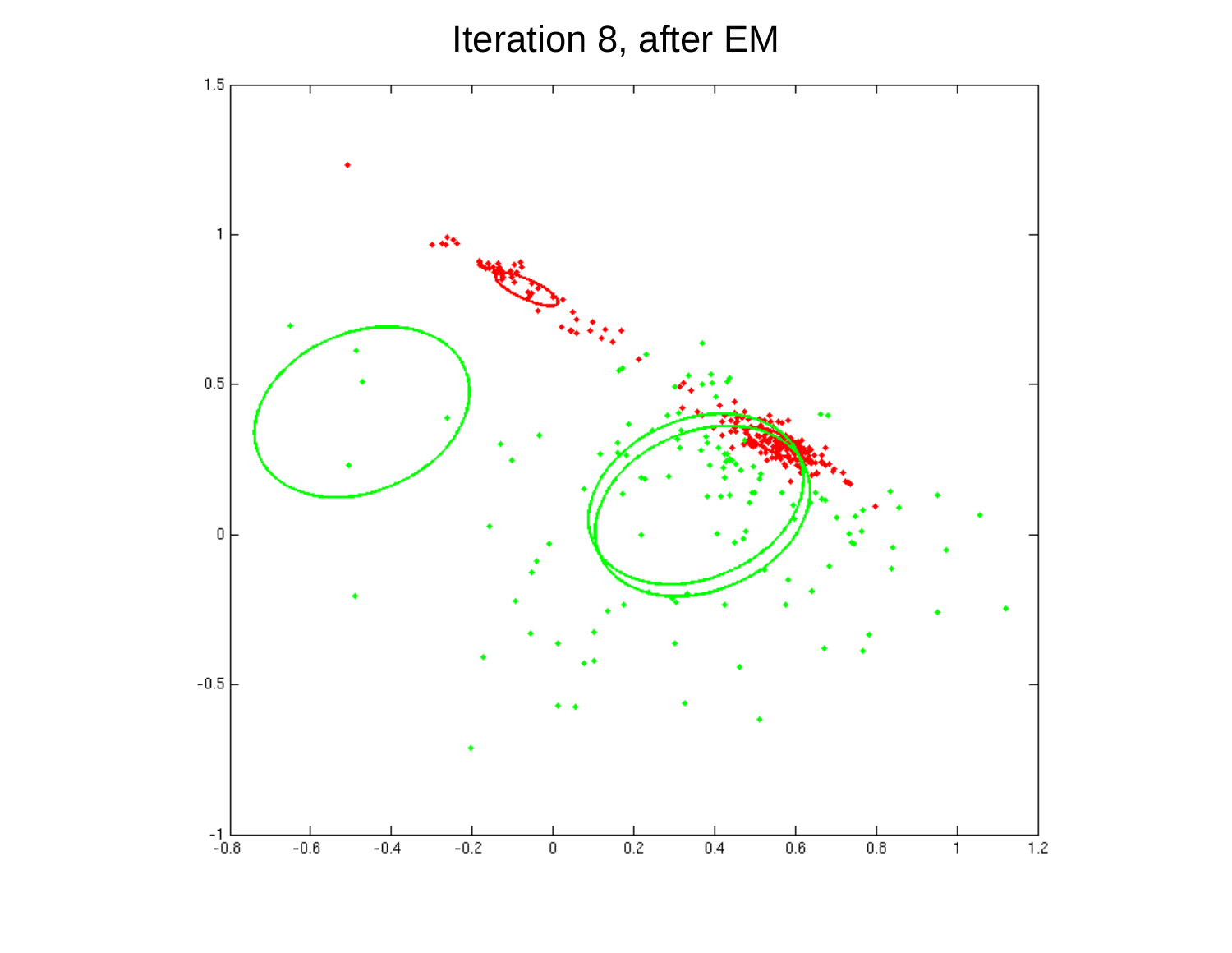Iteration 8, after CG

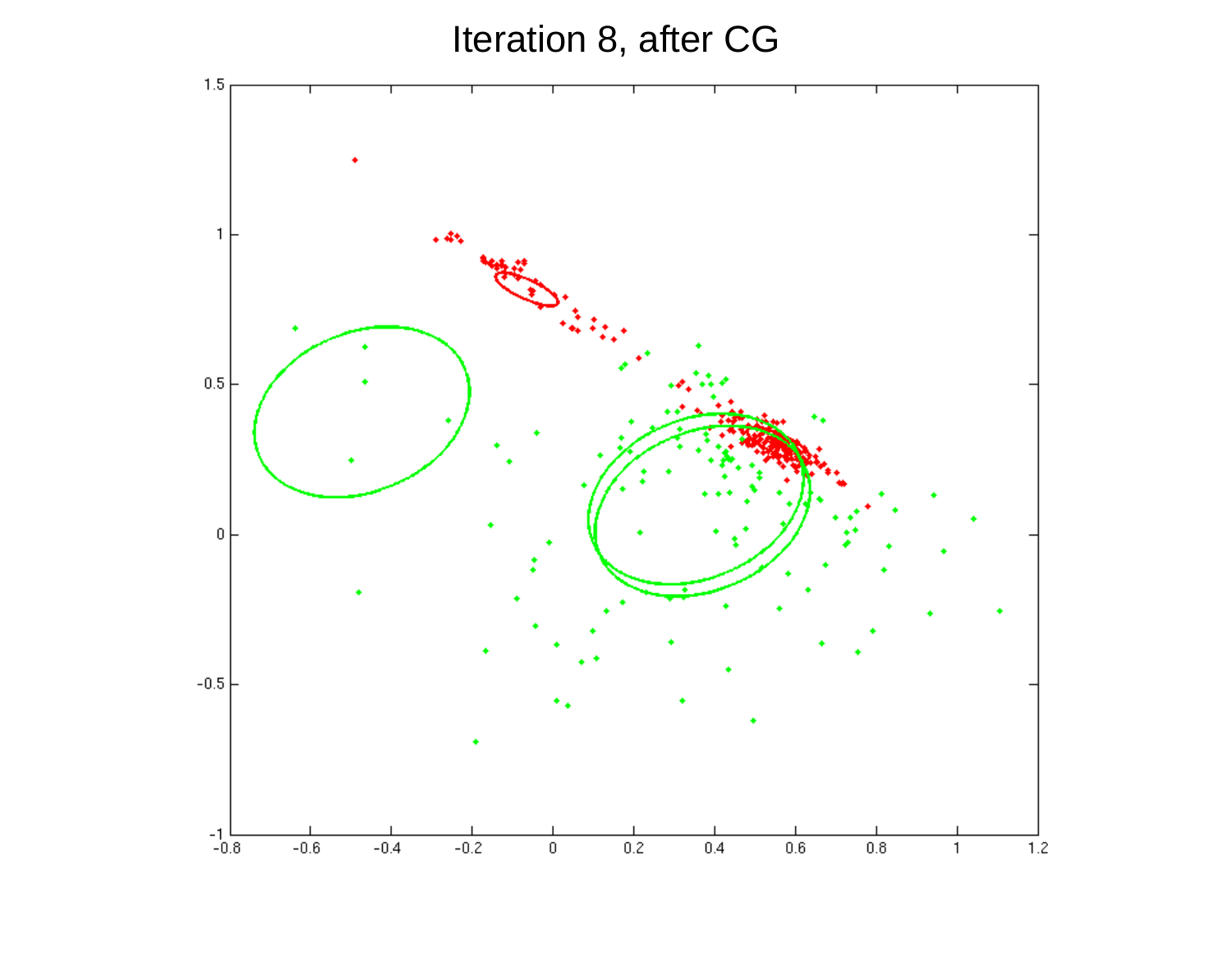Iteration 9, after EM

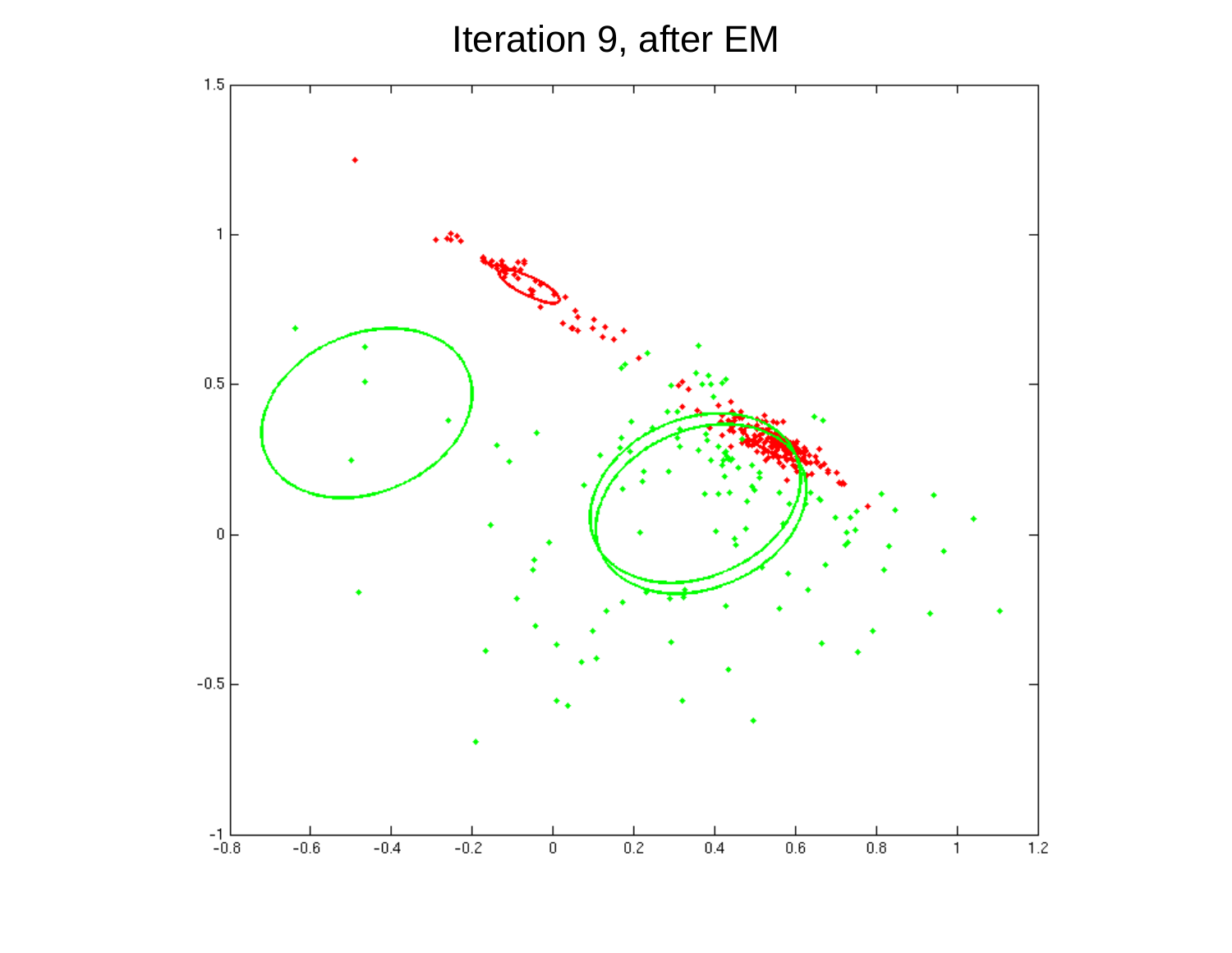Iteration 9, after CG

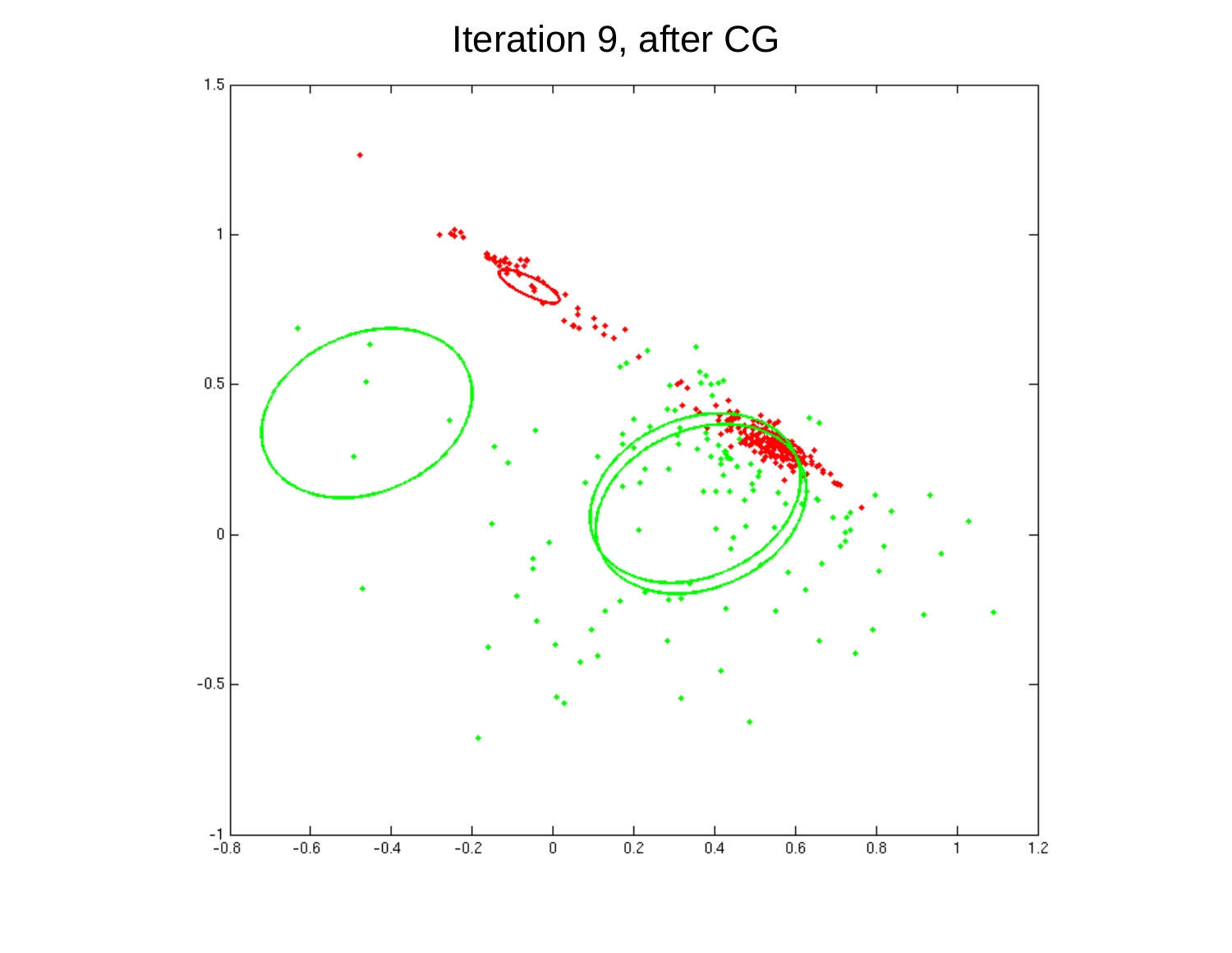Iteration 10, after EM

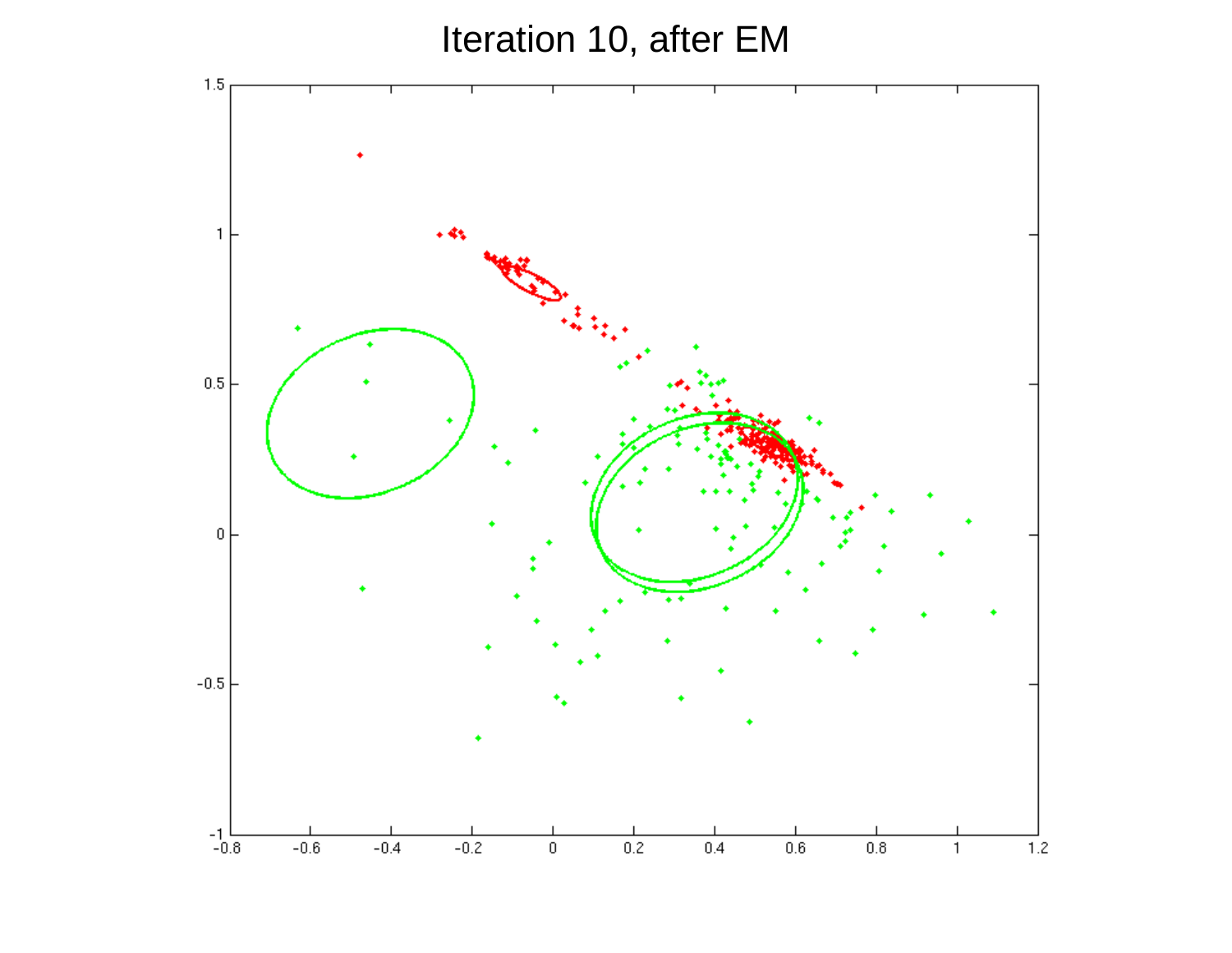Iteration 10, after CG

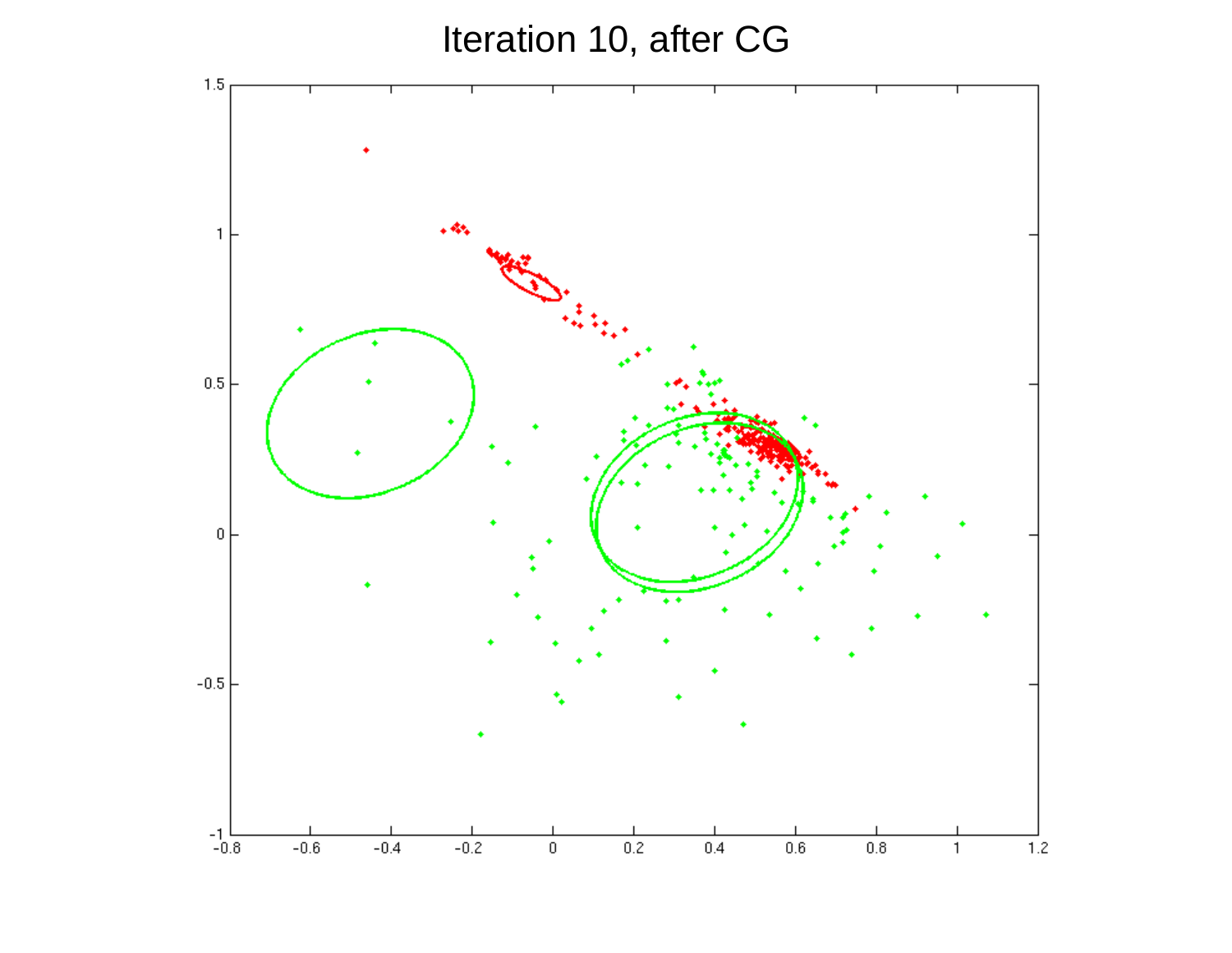Iteration 19, after CG

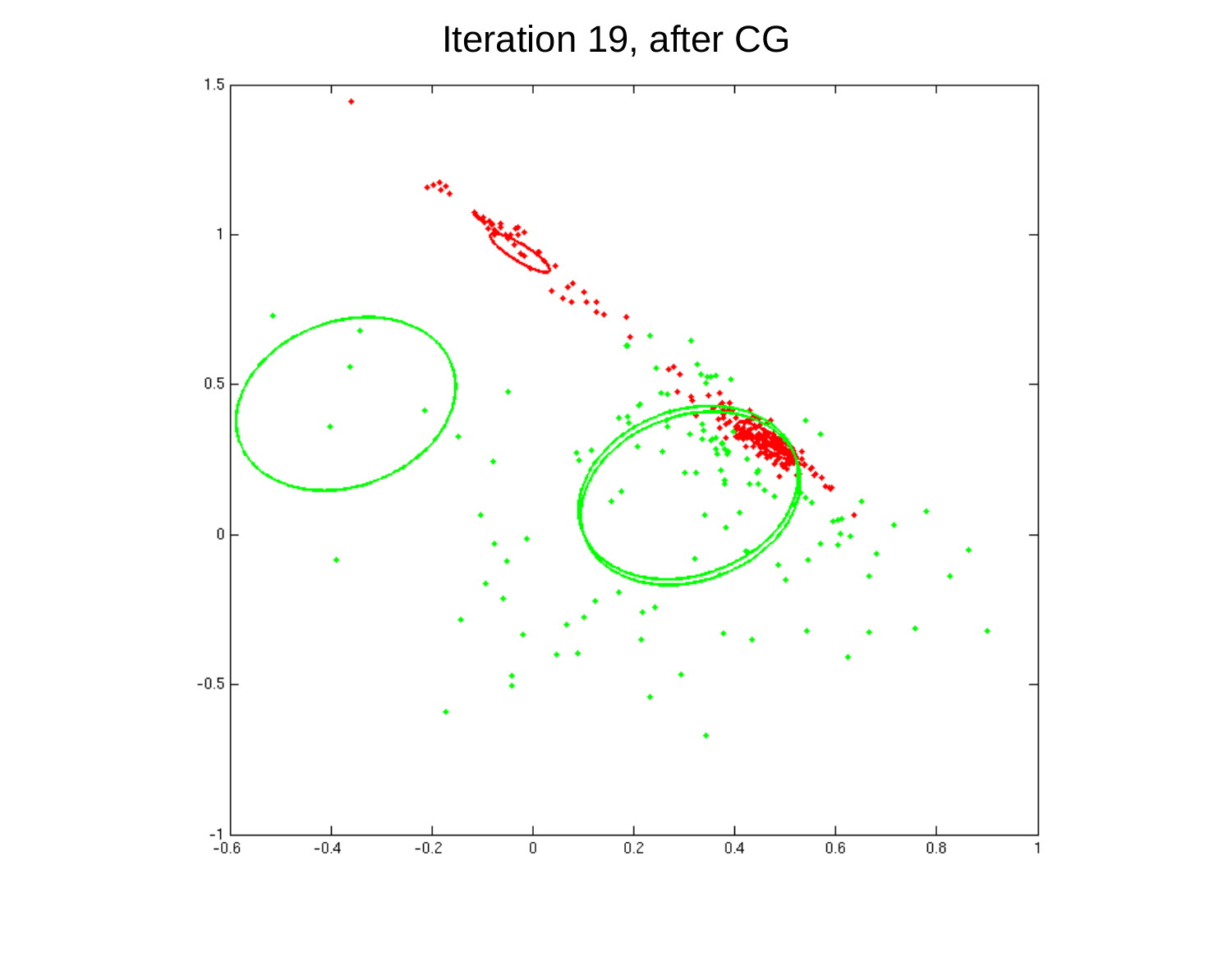In the hybrid optimization, the mixture parameters do not change during optimization of the *A* matrix.

We can make the centers change: reparameterize  $\boldsymbol{\mu}_{c,k}$ *=* $\boldsymbol{\mu}_{c,k}^{} = A \boldsymbol{\mu}_{c,k}^{\prime}$ 

Causes only small changes to the gradient and EM step.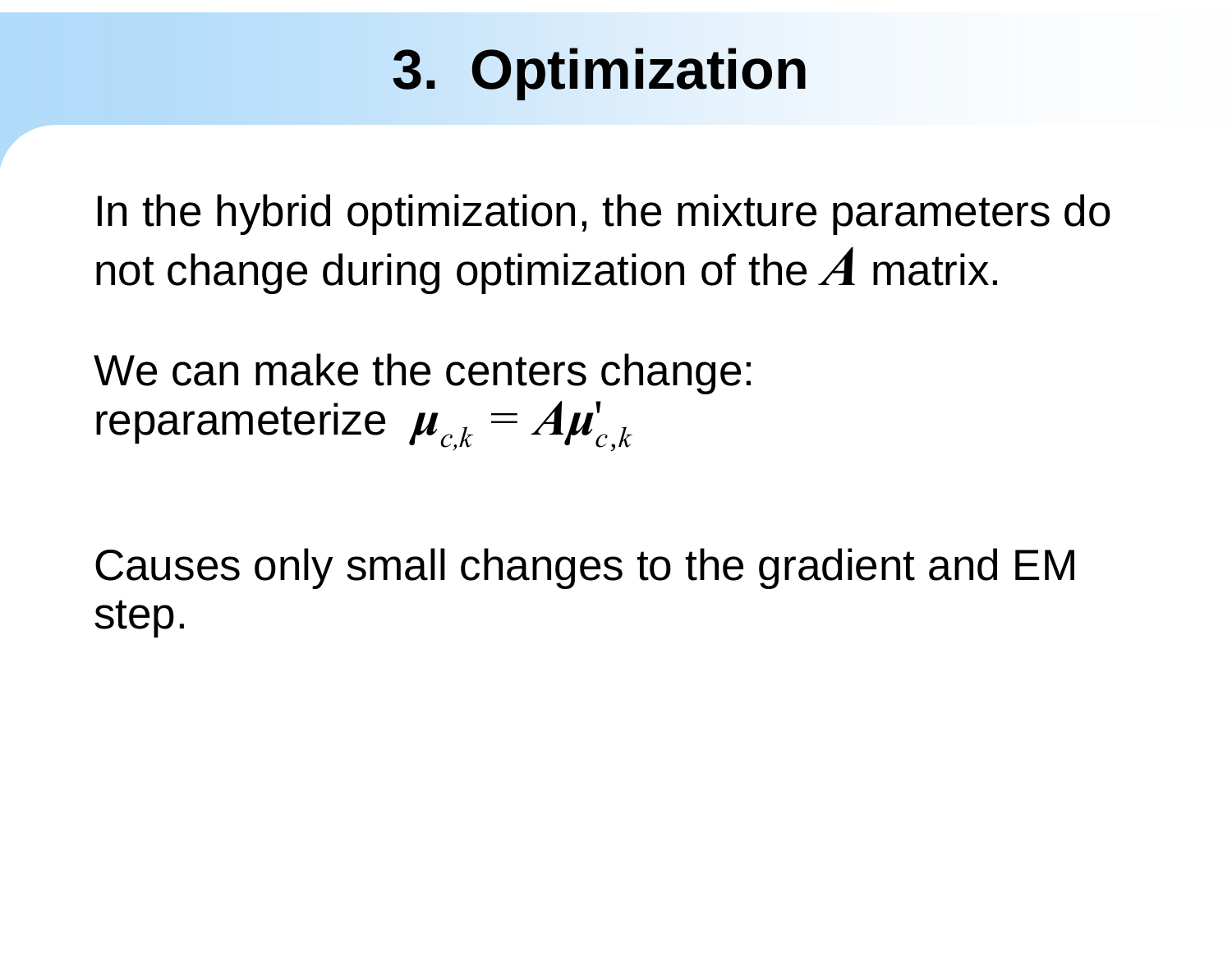## 4. Properties

• Gradient computation and EM step are both O(N)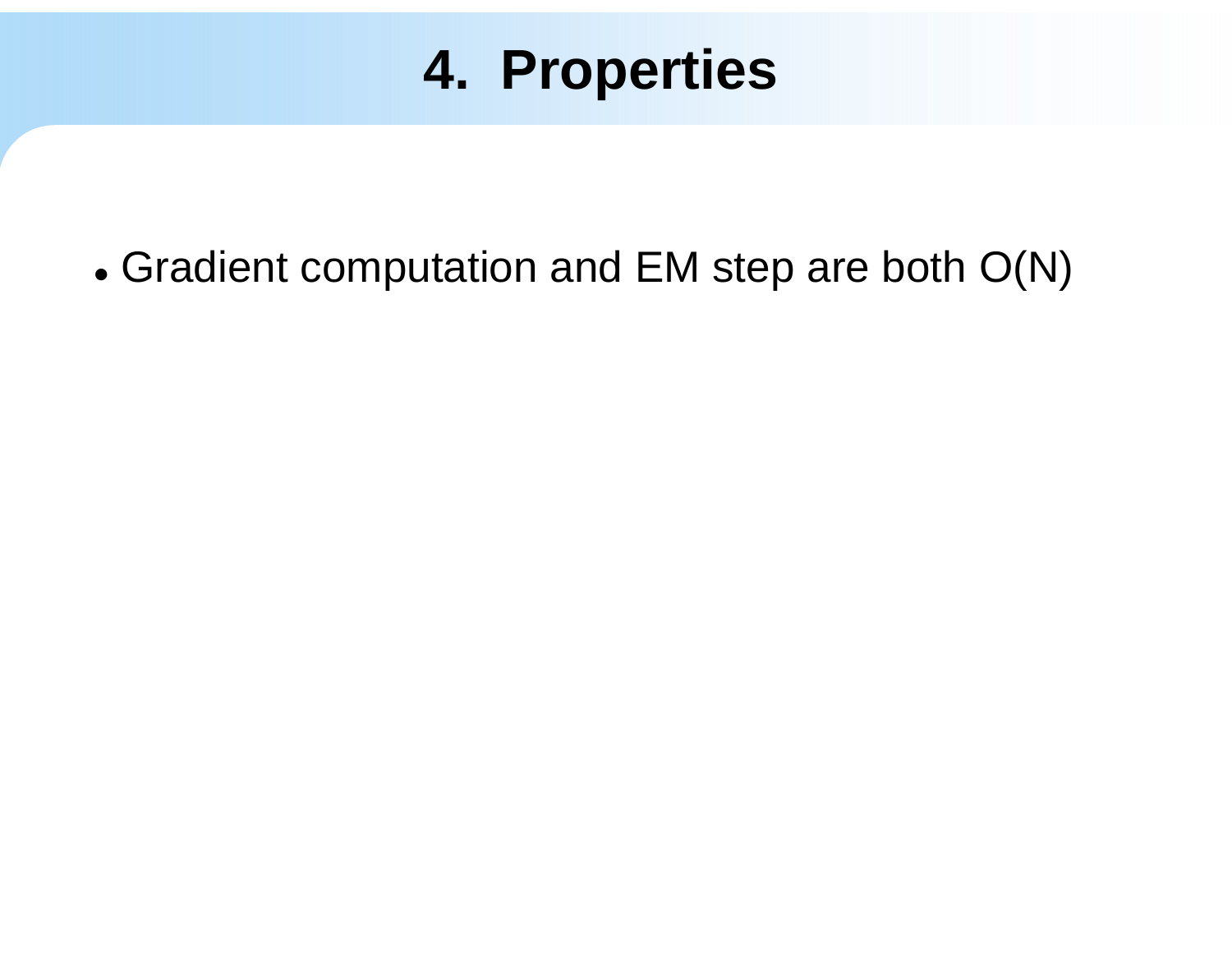# **4. Properties**

 $\bullet$  Gradient computation and EM step are both O(N)

- $\bullet$  Finds a subspace.
- Metric within the subspace unidentifiable (mixture parameters can compensate for metric changes within the subspace)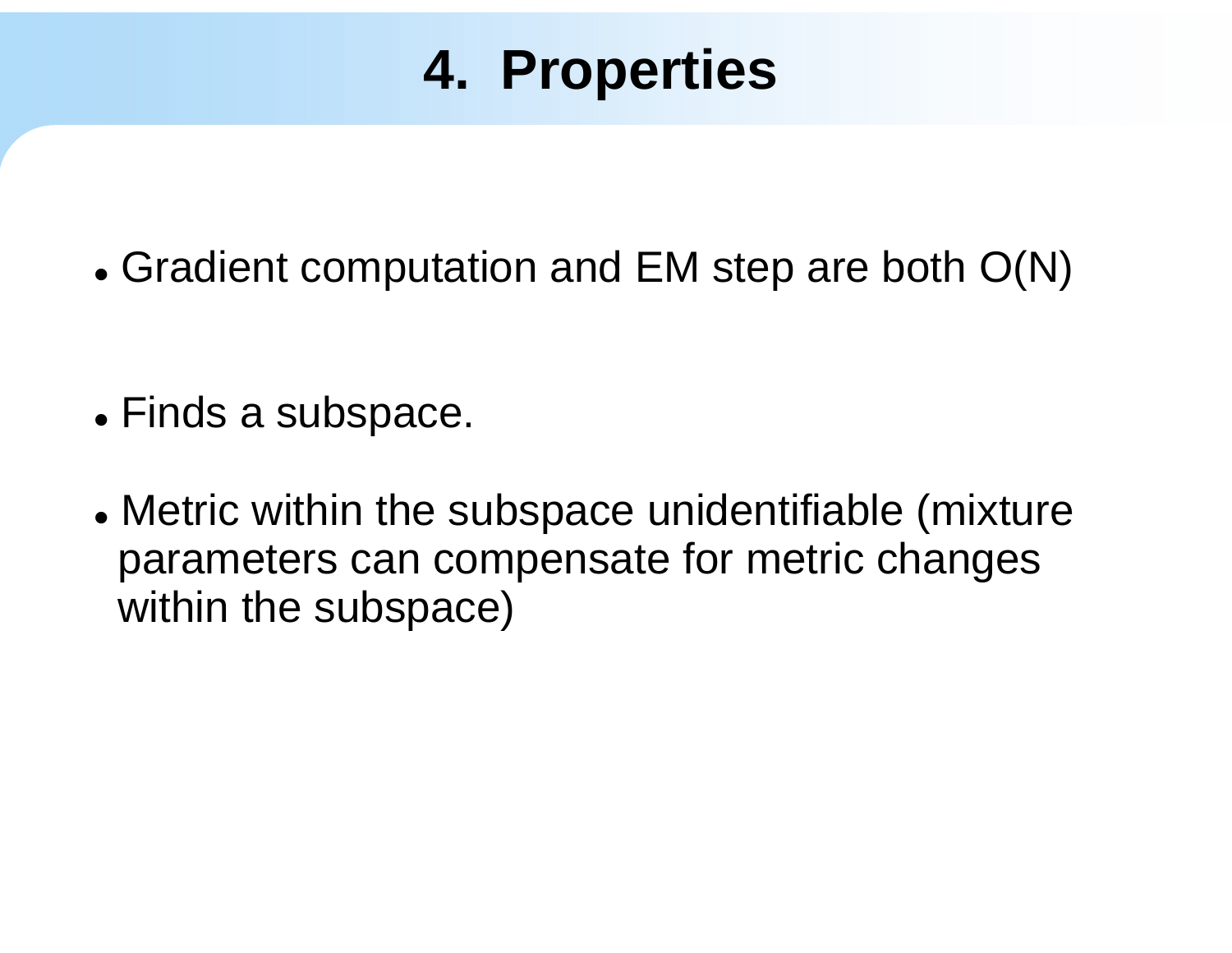# **4. Properties**

 $\bullet$  Gradient computation and EM step are both O(N)

- $\bullet$  Finds a subspace.
- Metric within the subspace unidentifiable (mixture parameters can compensate for metric changes within the subspace)
- Metric within the subspace can be found by various methods.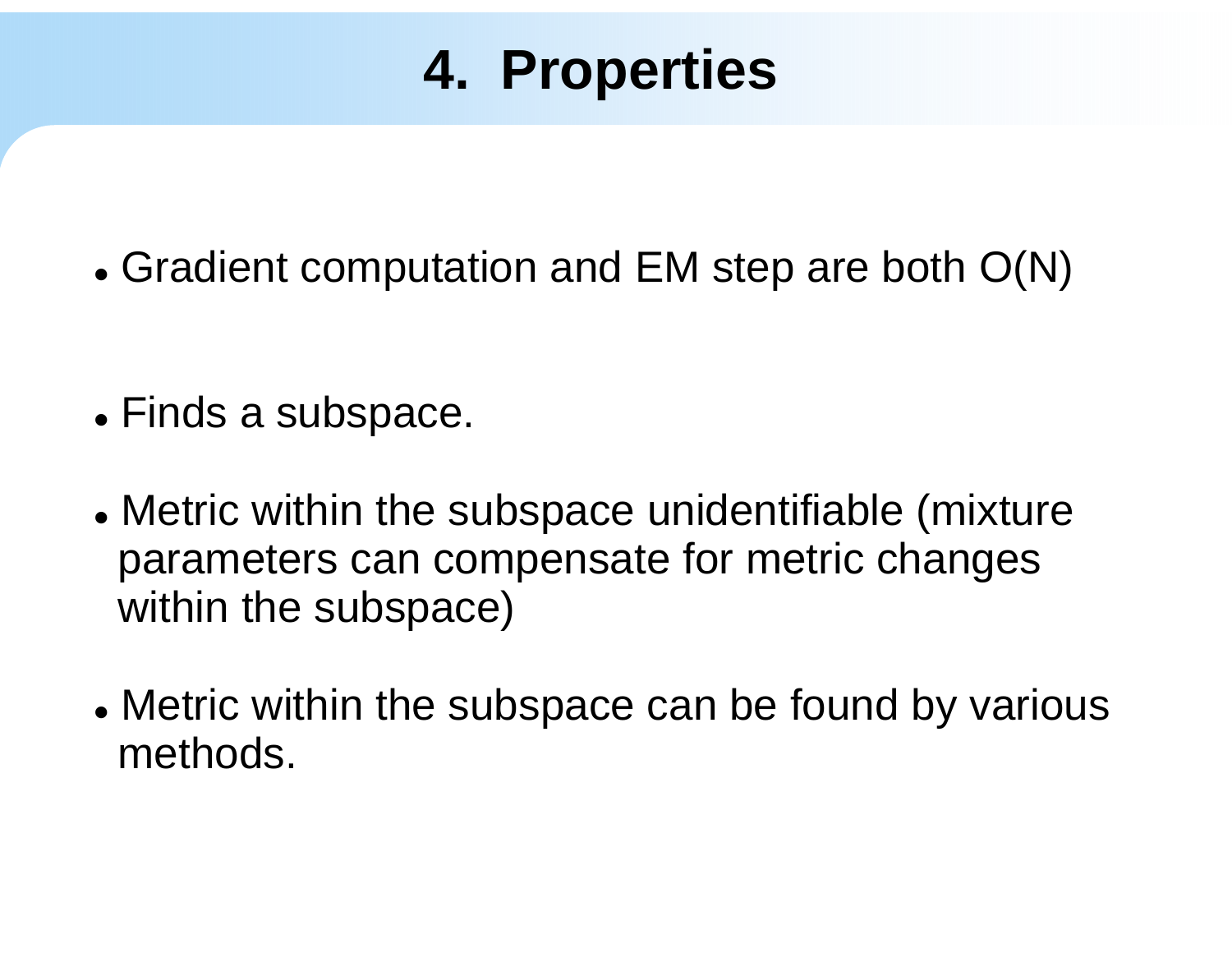• Four benchmark data sets from UCI Machine Learning Repository (Wine, Balance, Ionosphere, Iris)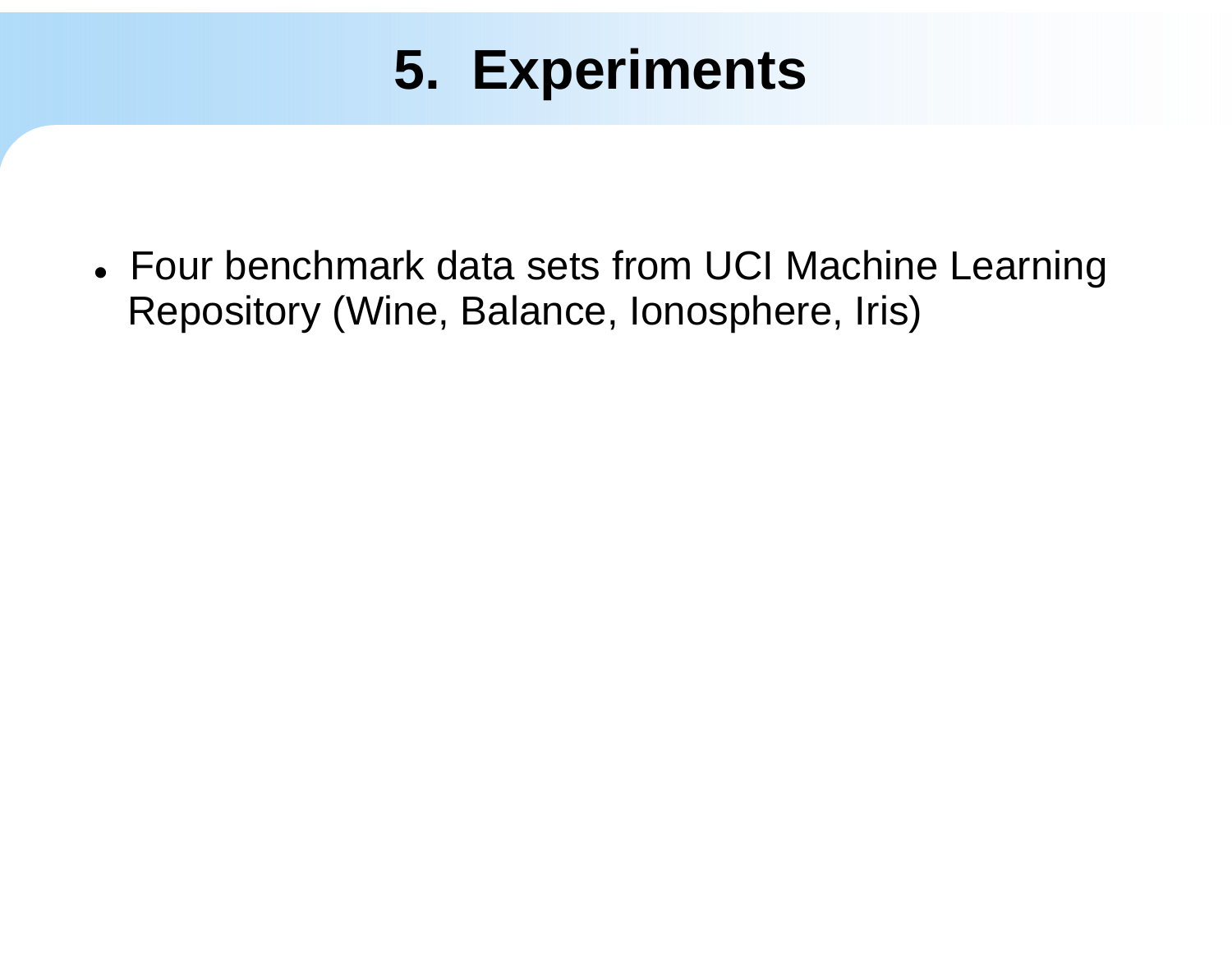- Four benchmark data sets from UCI Machine Learning Repository (Wine, Balance, Ionosphere, Iris)
- 30 divisions of data into training and test sets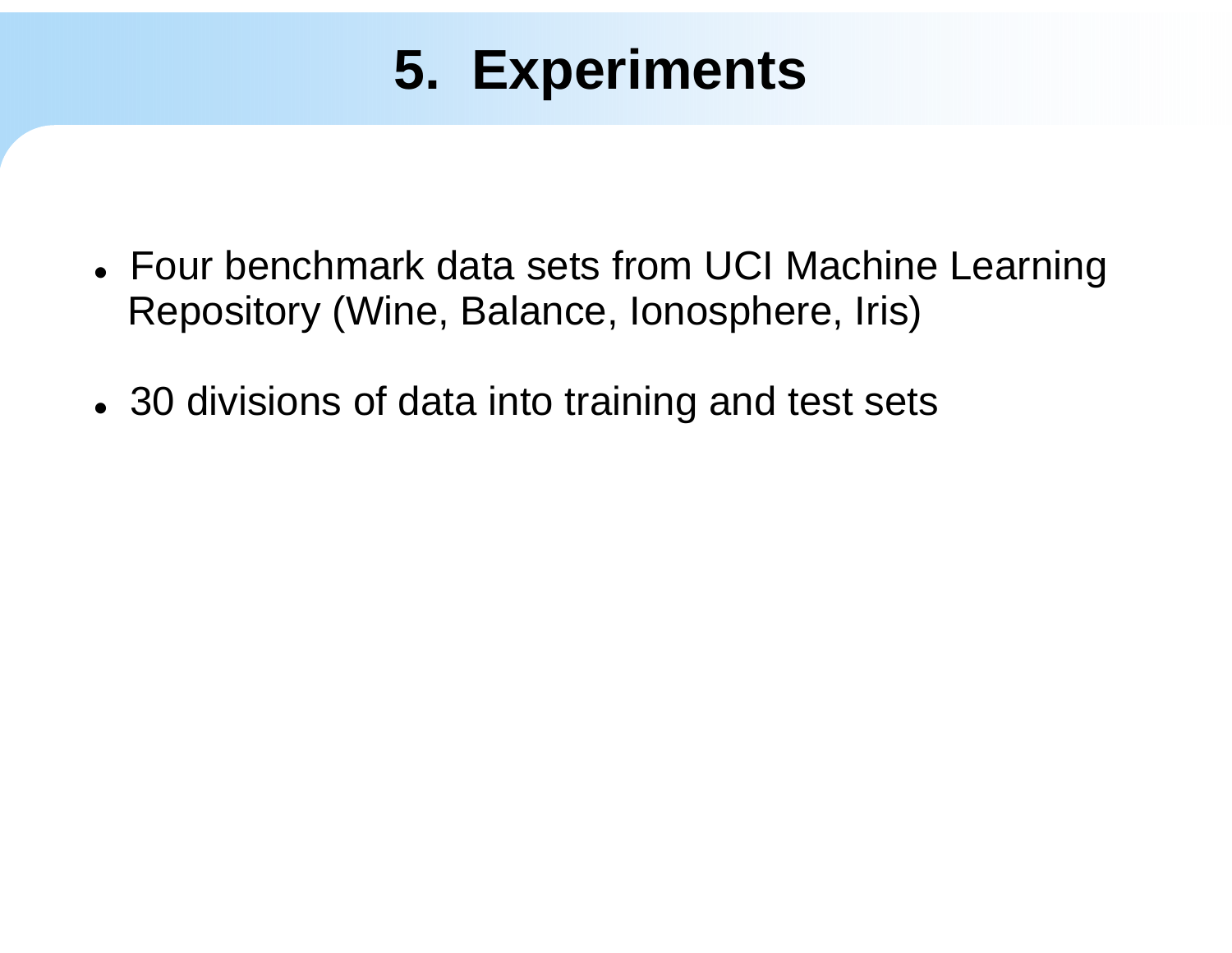- Four benchmark data sets from UCI Machine Learning Repository (Wine, Balance, Ionosphere, Iris)
- 30 divisions of data into training and test sets
- Performance measured by test-set accuracy of 1-NN classification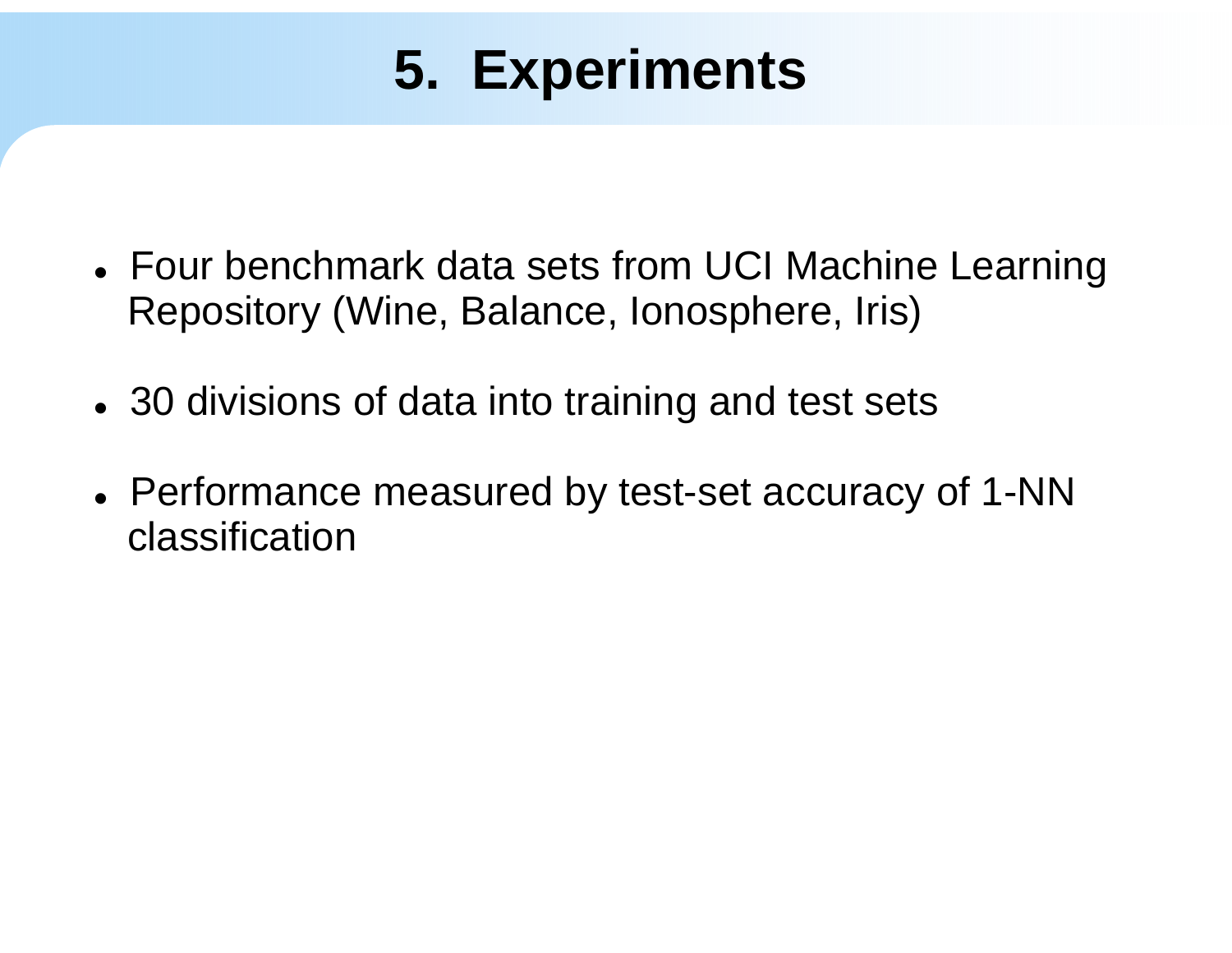- Four benchmark data sets from UCI Machine Learning Repository (Wine, Balance, Ionosphere, Iris)
- 30 divisions of data into training and test sets
- Performance measured by test-set accuracy of 1-NN classification
- 4 comparison methods:
	- LDA
	- LDA+RCA
	- NCA
	- -DCA-GM, 3 Gaussians per class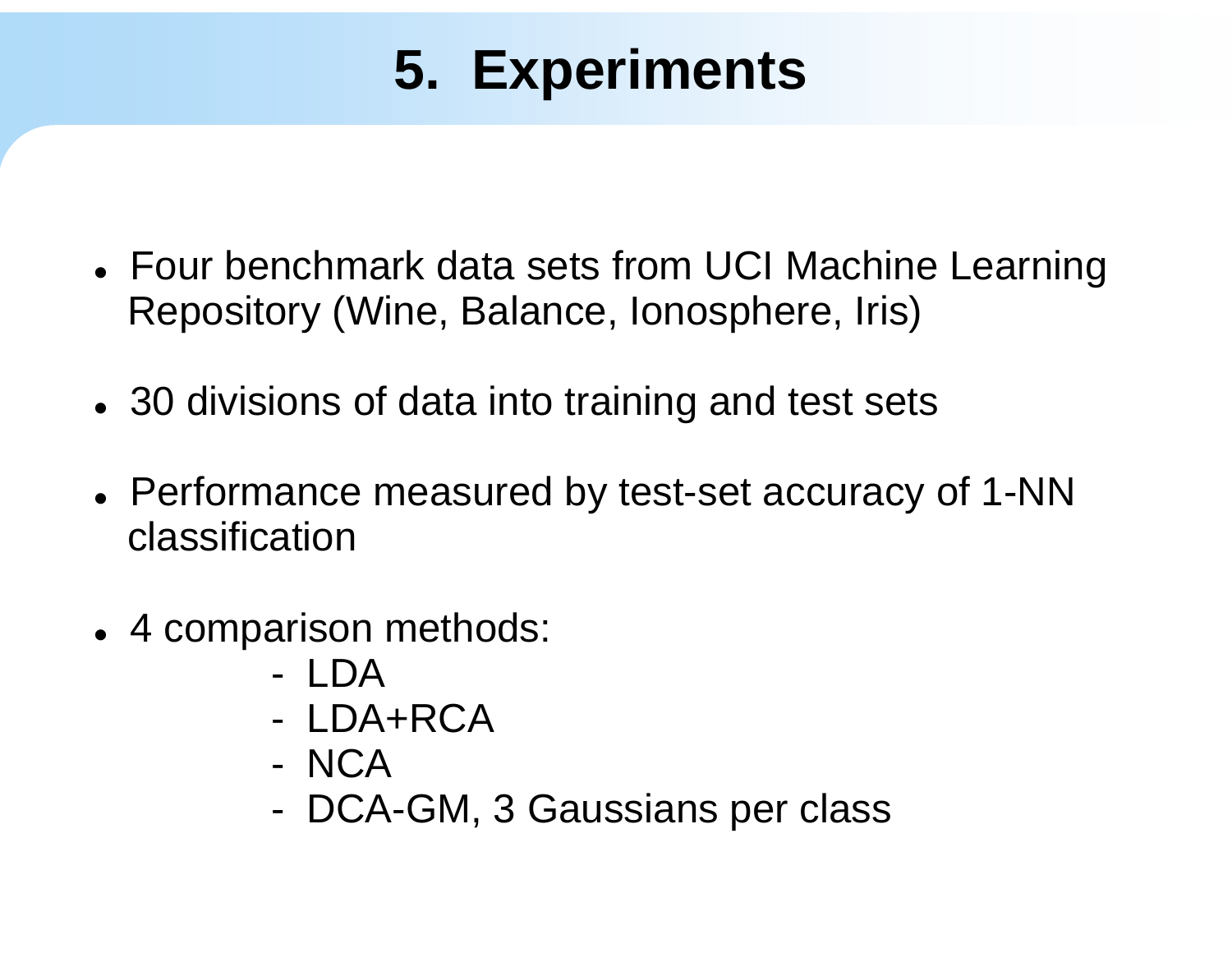

- DCA-GM is comparable to NCA
- For these small data sets both methods run fast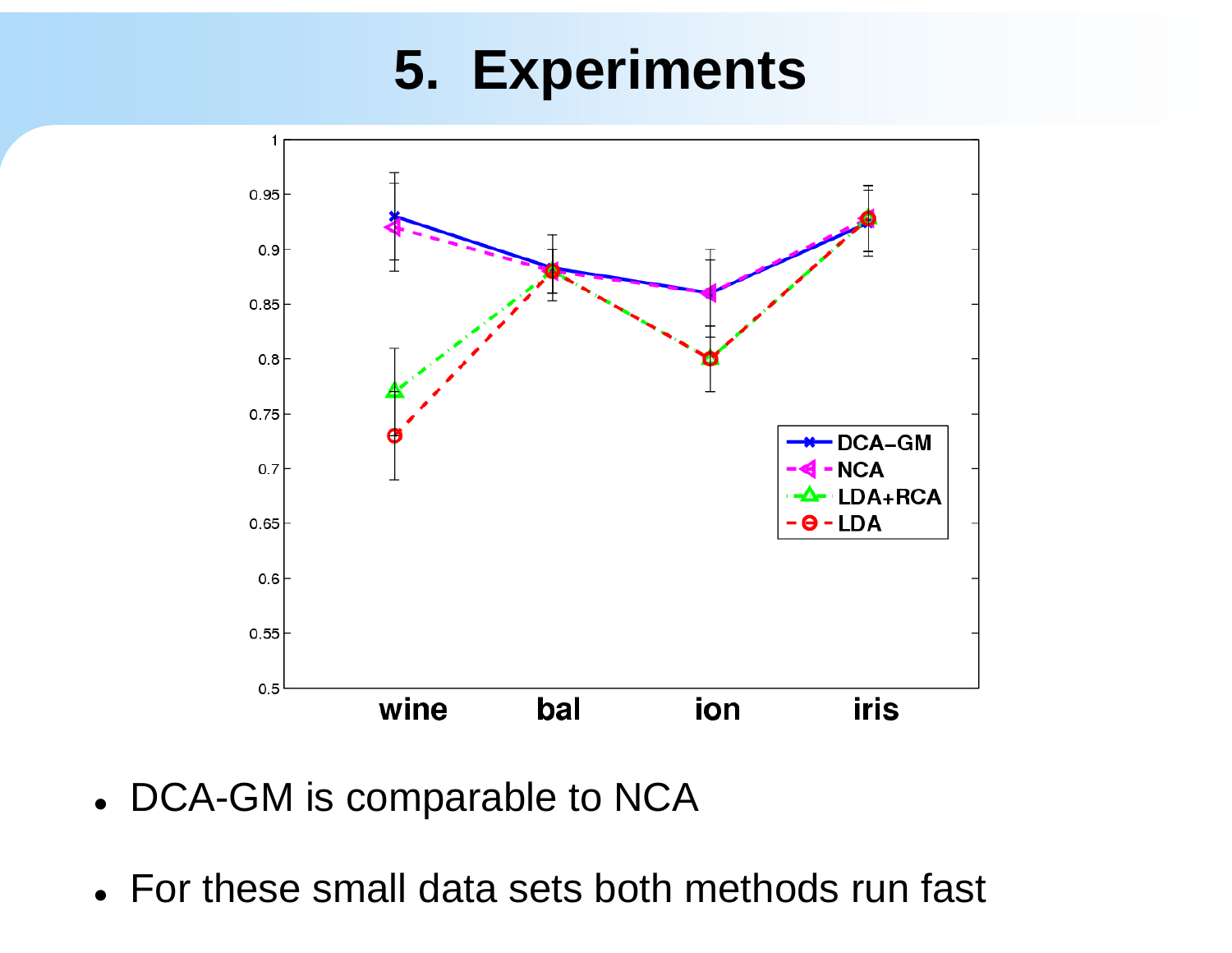# **6. Conclusions**

- Method for discriminative component analysis
- Optimizes a subspace for a Gaussian mixture model
- $\bullet$  O(N) computation
- Works equally well as NCA